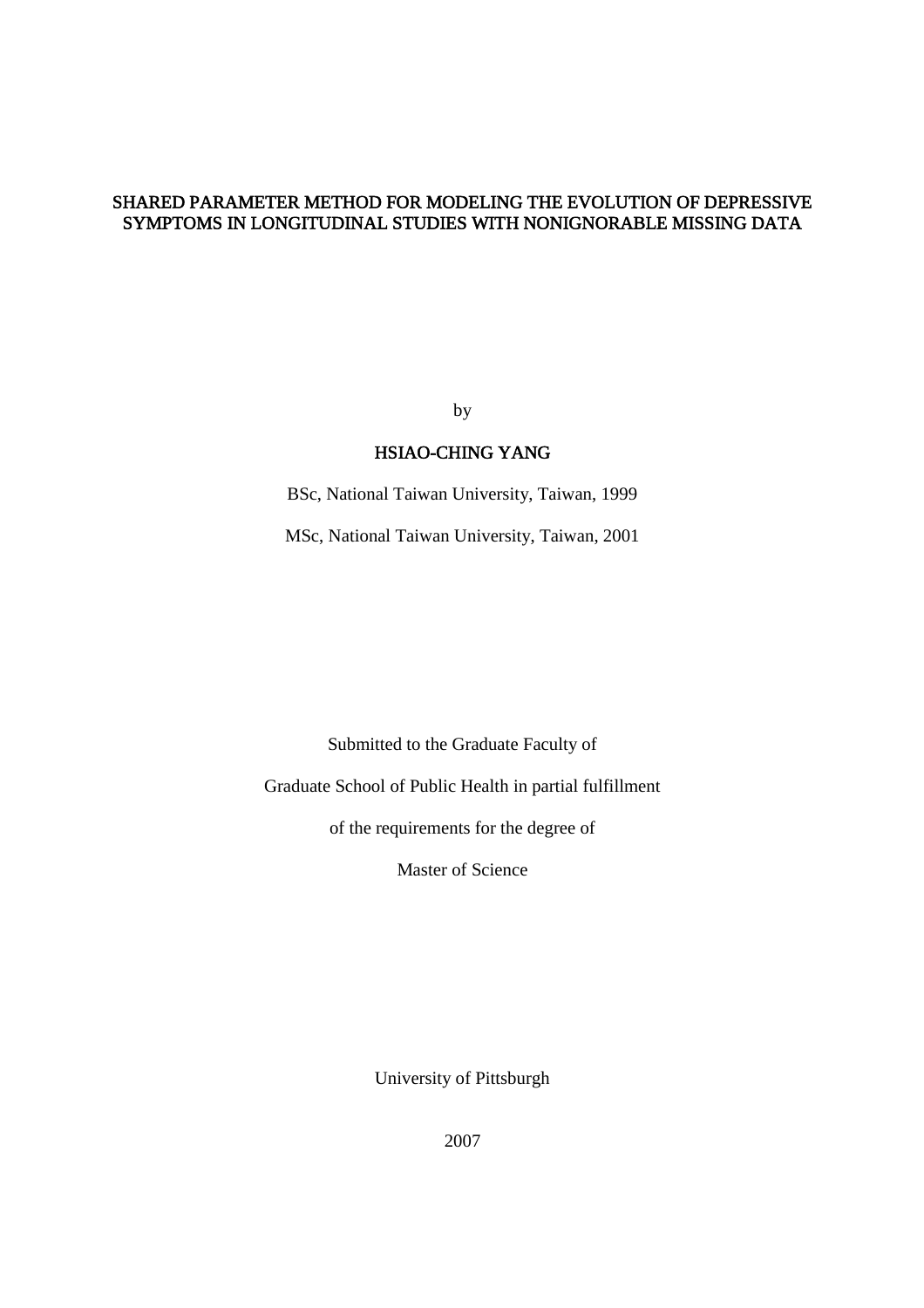### UNIVERSITY OF PITTSBURGH

Graduate School of Public Health

This thesis was presented

by

#### HSIAO-CHING YANG

It was defended on

July 24, 2007

and approved by

Vincent C. Arena, PhD, Associate Professor, Department of Biostatistics, Graduate School of Public Health, University of Pittsburgh

Mary Ganguli, MD, MPH, Professor, Departments of Psychiatry, Neurology, and

Epidemiology, School of Medicine and Graduate School of Public Health, University of

Pittsburgh

Thesis Director: Chung-Chou H. Chang, PhD, Research Assistant Professor, Departments of Medicine and Biostatistics, School of Medicine and Graduate School of Public Health, University of Pittsburgh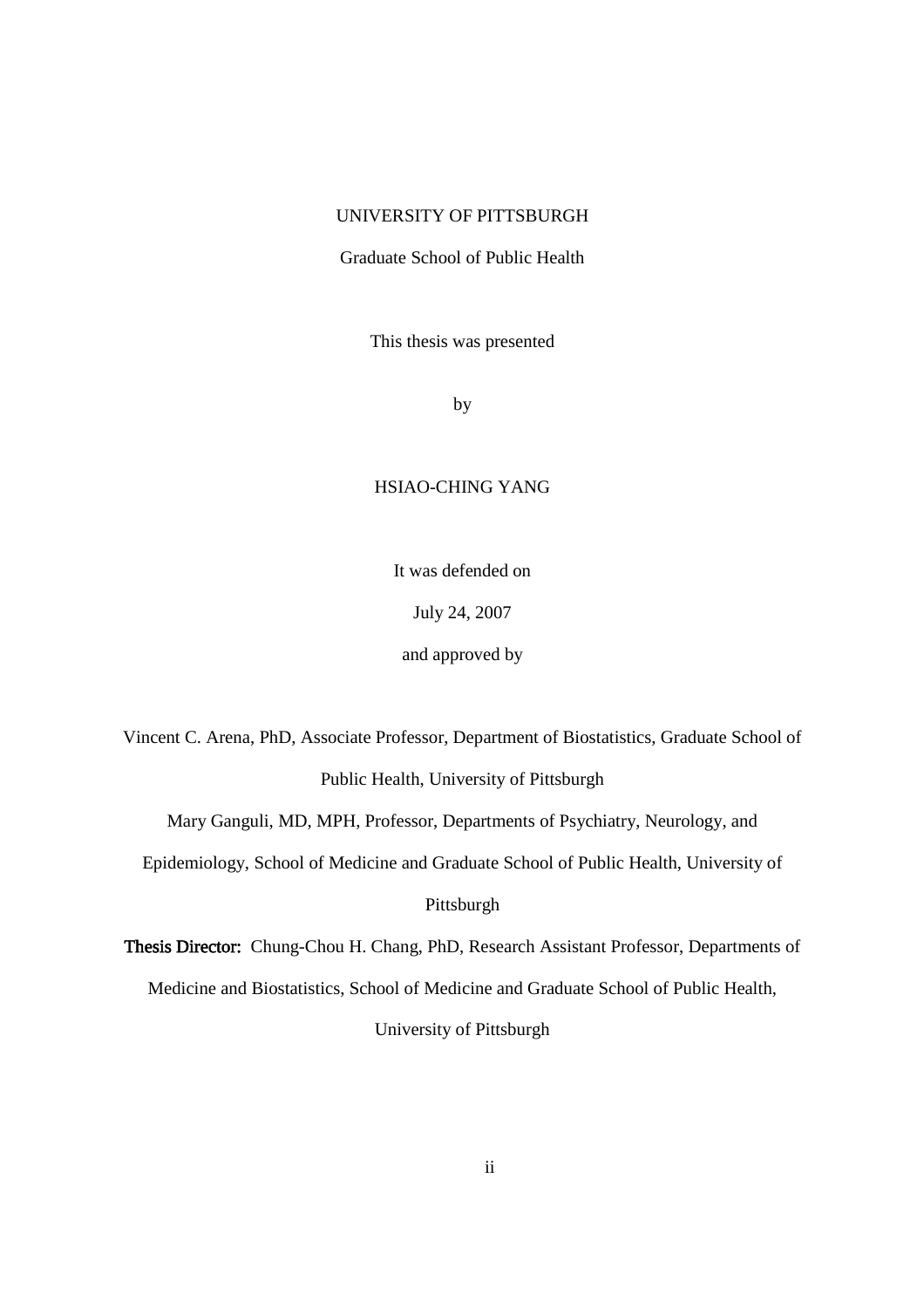Copyright © by Hsiao-Ching Yang

2007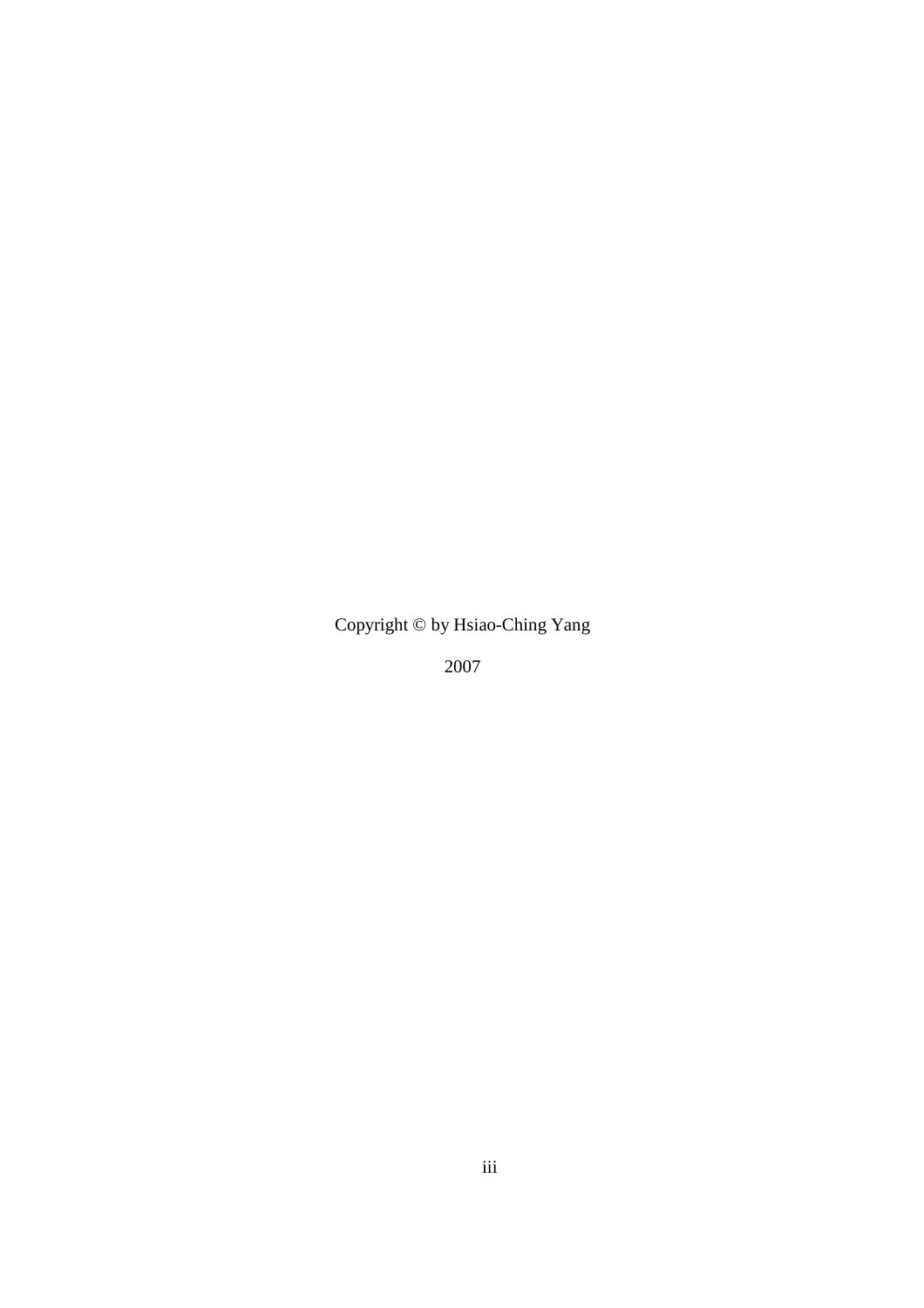# SHARED PARAMETER METHOD FOR MODELING THE EVOLUTION OF DEPRESSIVE SYMPTOMS IN LONGITUDINAL STUDIES WITH NONIGNORABLE MISSING DATA

Hsiao-Ching Yang, M.S.

University of Pittsburgh, 2007

In longitudinal studies of depressive symptoms in elderly patients, analyses are complicated by the presence of nonignorable missing data. In this study, we used data from the Monongahela Valley Independent Elders Survey (MoVIES) of 1,260 rural and elderly residents in western Pennsylvania. The method we used to analyze the evolution of depression is the shared parameter model, which is one of the methods that provide a framework for jointly modeling the longitudinal outcomes and the dropout process through a common frailty or unobserved random effects. When we used 2 different shared parameter models instead of using an unadjusted longitudinal model, we found the following decreases in the ratio of the odds of depression: a 2% decrease for women versus men (OR decreased from 2.05 in the unadjusted model to 2.00 in each shared parameter model); a 3% decrease for individuals with less than a high school education versus individuals with more than or equal to a high school education (OR decreased from 0.33 to 0.32); a 3% decrease for individuals taking fewer than 4 prescription drugs versus individuals taking 4 or more prescription drugs (OR decreased from 0.29 to 0.28); a 5% decrease for individuals using antidepressant drugs versus individuals not using antidepressant drugs (OR decreased from 16.15 to 15.35 in the first shared parameter model and to 15.39 in the second shared parameter model); and a 1% decrease for individuals with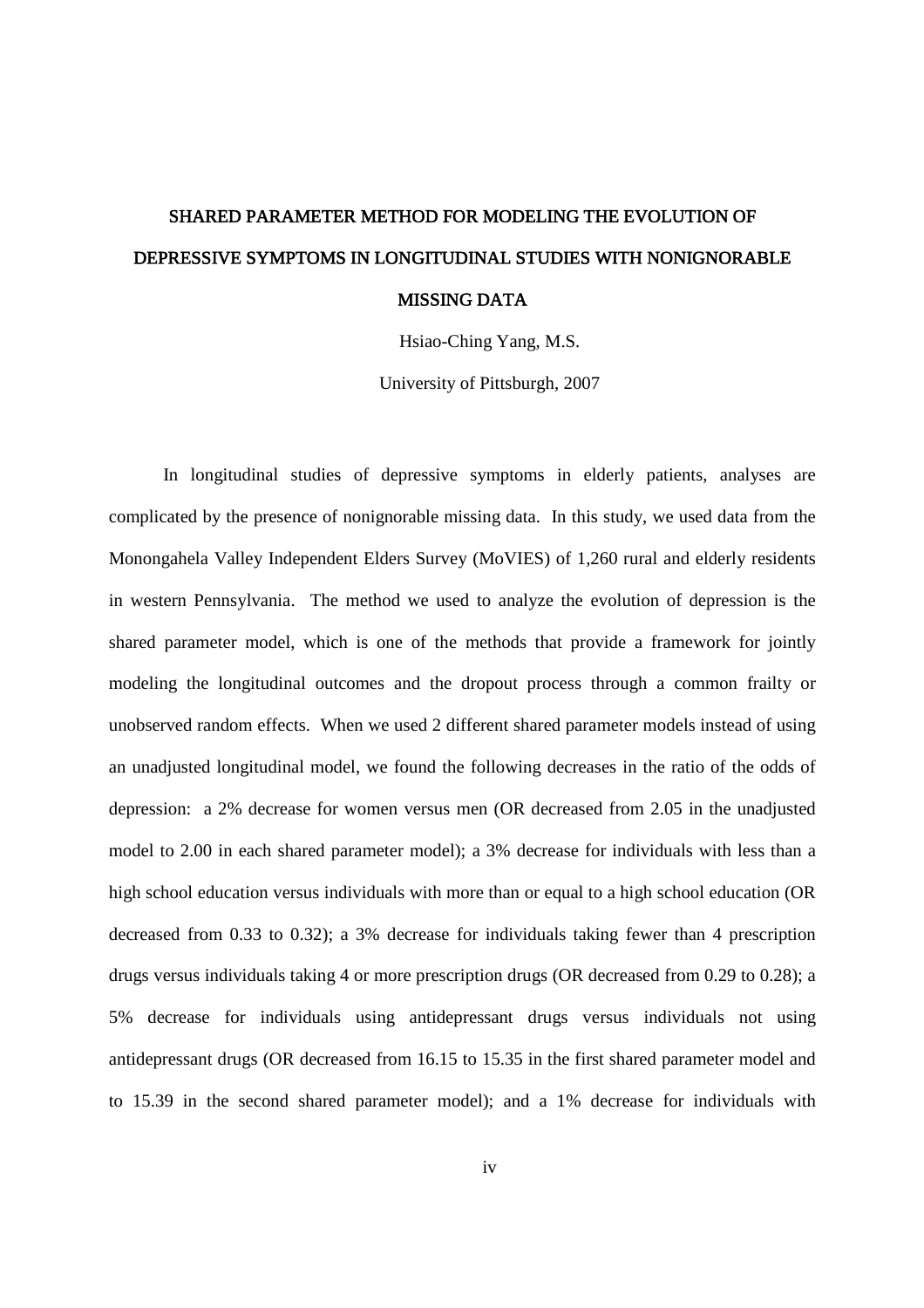functional impairment versus individuals without functional impairment (OR decreased from 4.72 to 4.66 in the first shared parameter model and to 4.67 in the second shared parameter model). Because differences of this magnitude are likely to have an impact on decisions concerning public health policies and funding, it is important to take nonignorable missing data into account when analyzing longitudinal studies. Shared parameter models can be computationally demanding, so their performance should be judged by their goodness of fit and required running time.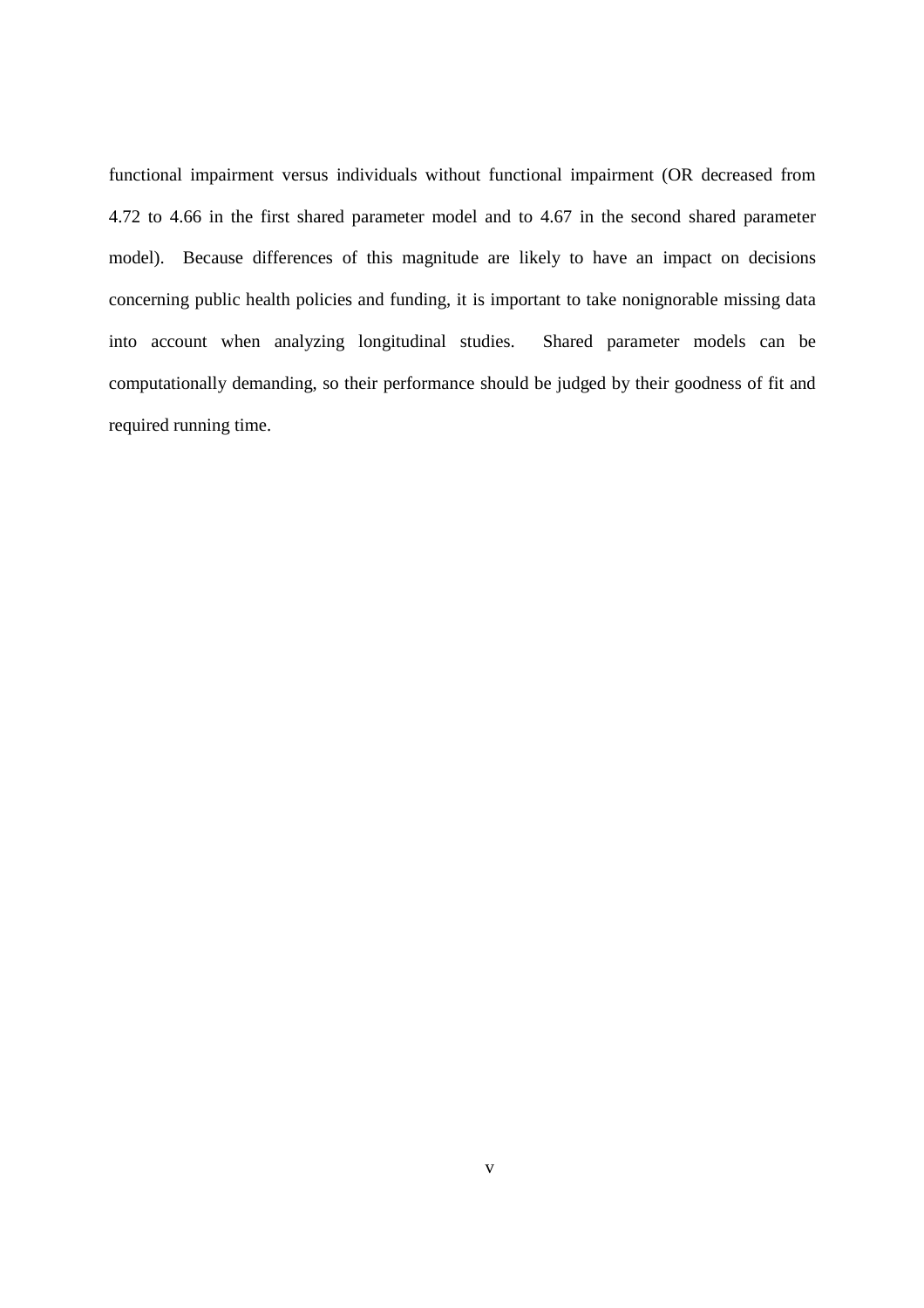## TABLE OF CONTENTS

| 1.0                                                               |                                                                   |  |  |  |  |  |  |
|-------------------------------------------------------------------|-------------------------------------------------------------------|--|--|--|--|--|--|
| 2.0                                                               |                                                                   |  |  |  |  |  |  |
| 3.0                                                               | DISCUSSION: THE MONONGAHELA VALLEY INDEPENDENT ELDERS             |  |  |  |  |  |  |
| <b>SURVEY 7</b>                                                   |                                                                   |  |  |  |  |  |  |
| 4.0                                                               |                                                                   |  |  |  |  |  |  |
|                                                                   | APPENDIX A: SAS NLMIXED PROCEDURE FOR SHARED PARAMETER MODEL WITH |  |  |  |  |  |  |
|                                                                   | LOGISTIC RANDOM-EFFECTS DEPRESSION EVOLUTION AND WEIBULL TIME-TO- |  |  |  |  |  |  |
|                                                                   |                                                                   |  |  |  |  |  |  |
|                                                                   | APPENDIX B: SAS NLMIXED PROCEDURE FOR SHARED PARAMETER MODEL WITH |  |  |  |  |  |  |
| LOGISTIC RANDOM-EFFECTS DEPRESSION EVOLUTION AND DISCRETE FAILURE |                                                                   |  |  |  |  |  |  |
|                                                                   |                                                                   |  |  |  |  |  |  |
|                                                                   | APPENDIX C: SAS NLMIXED PROCEDURE FOR NAIVE MODEL WITH LOGISTIC   |  |  |  |  |  |  |
|                                                                   |                                                                   |  |  |  |  |  |  |
|                                                                   |                                                                   |  |  |  |  |  |  |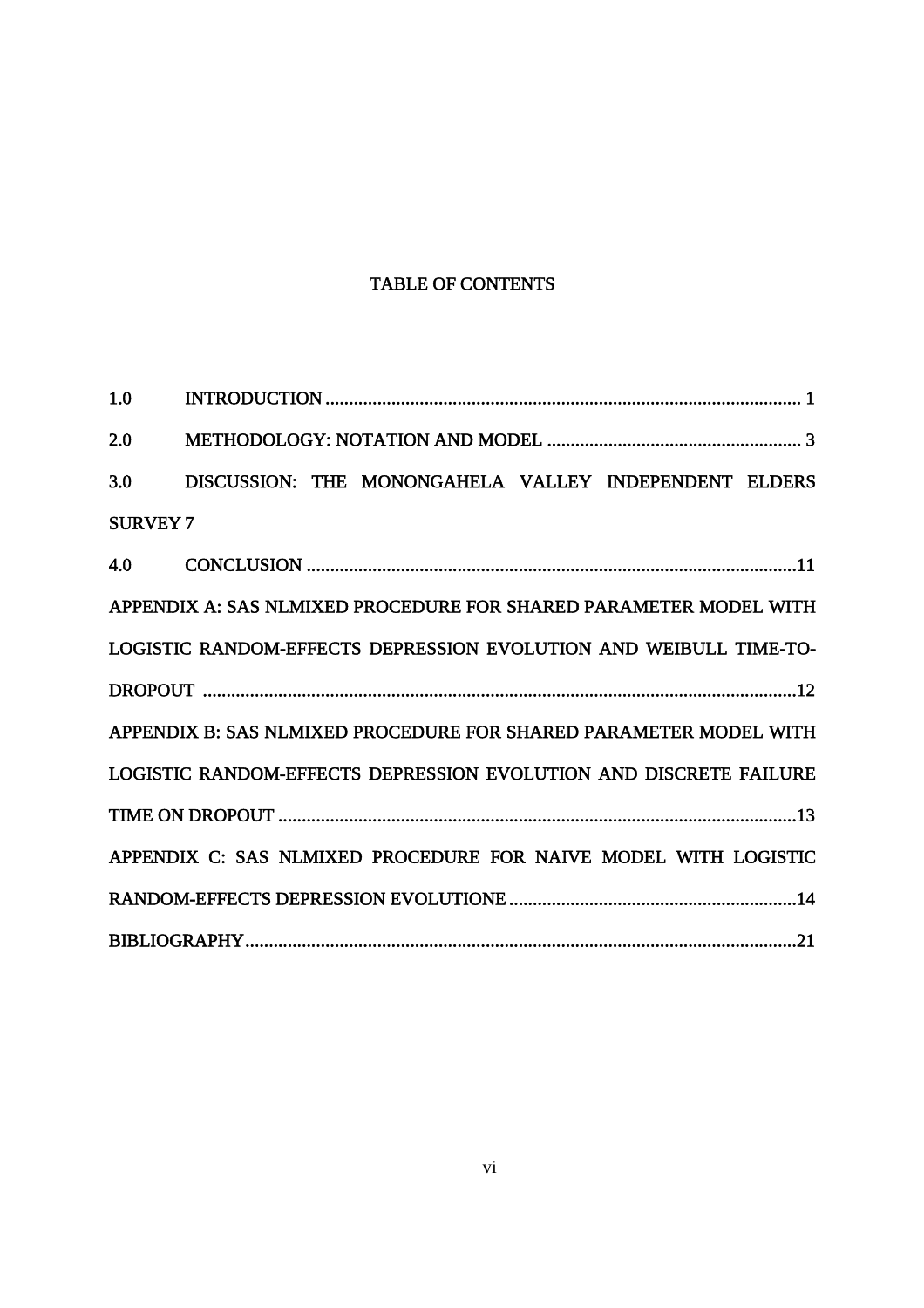## LIST OF TABLES

| Table 2. Percent of depressed individuals at each wave by individual's characteristics and by the |  |
|---------------------------------------------------------------------------------------------------|--|
|                                                                                                   |  |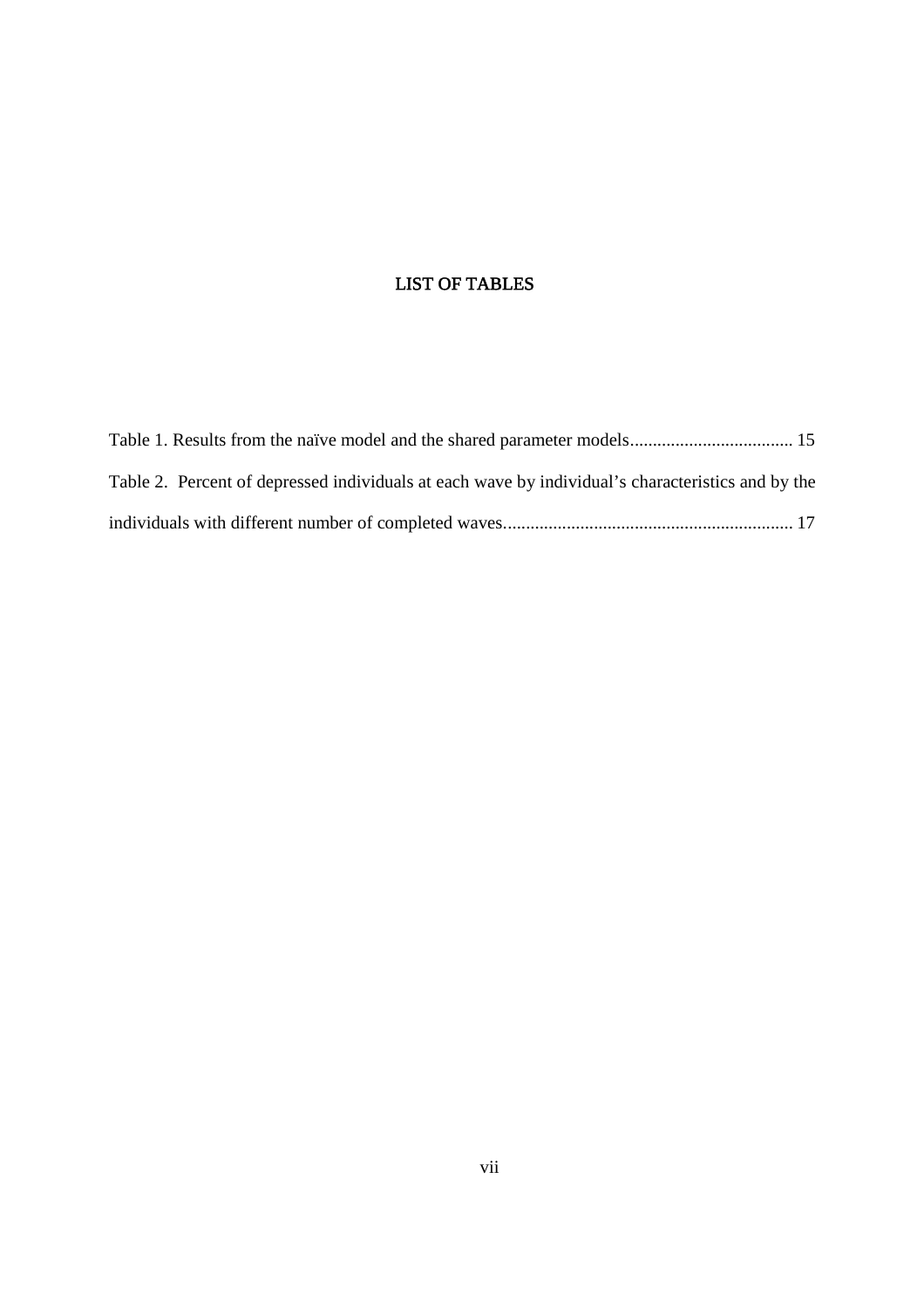## LIST OF FIGURES

| Figure 2. Percent depression by individuals who completed different number of waves: filled      |  |
|--------------------------------------------------------------------------------------------------|--|
| triangle and solid line (completed waves 2 to 6), unfilled square and dash line (completed waves |  |
| 2 to 5), filled square and dot line (completed waves 2 to 4), unfilled circle and dash-dot line  |  |
|                                                                                                  |  |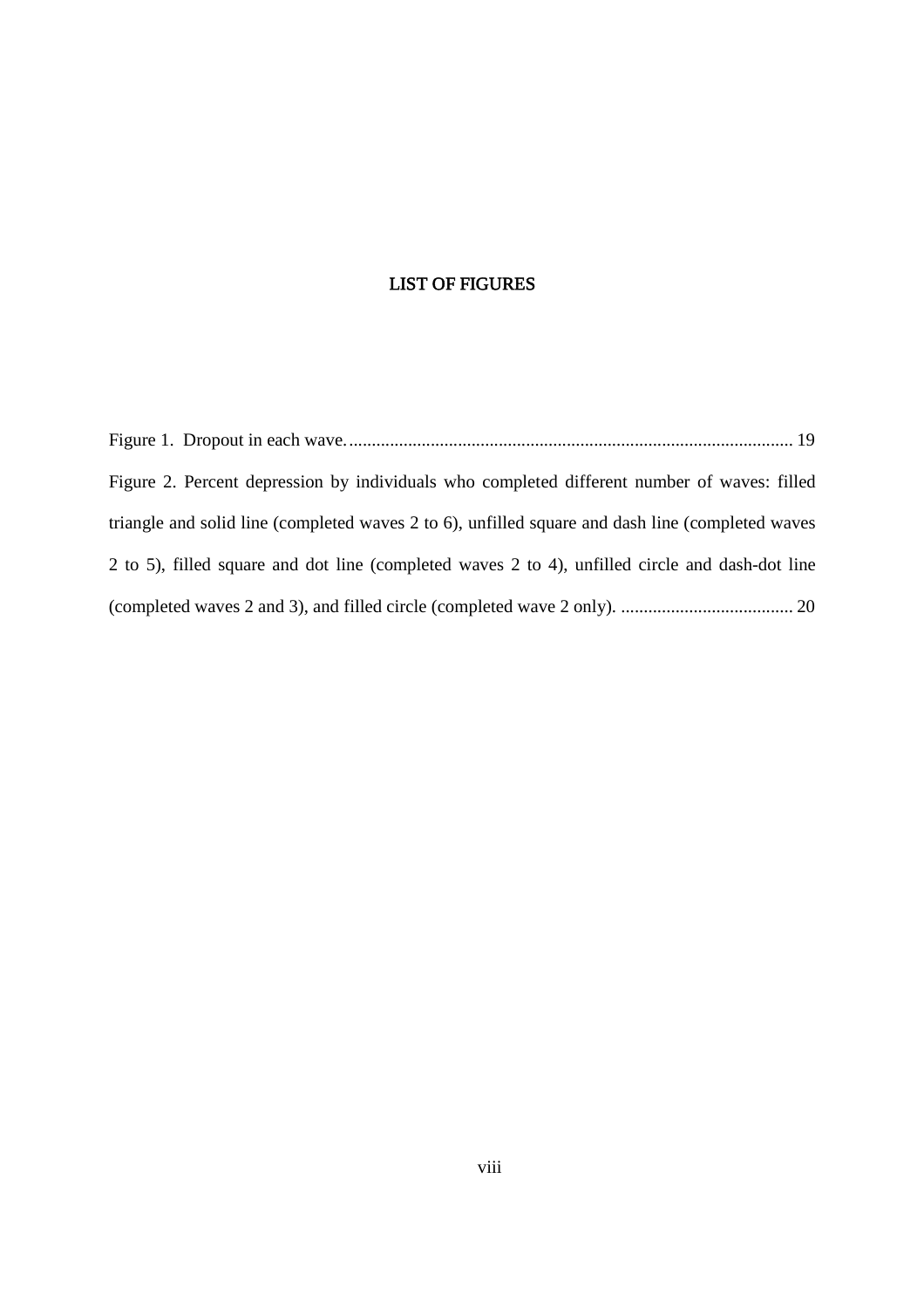#### 1.0 INTRODUCTION

In longitudinal studies of depressive symptoms in elderly patients, analyses are complicated by the presence of nonignorable missing data. Some patients are unwilling to participate further in scheduled follow-up interviews and examinations, some become too ill to do so, and some die before they are able to do so. Because severely ill or dying patients may in fact experience depression right before they drop out of the study, their missing data are nonignorable. If the problem of missing data is not handled appropriately, the study results may be biased and may consequently lead to inadequate management of depressive symptoms in the elderly population.

Missing data are usually categorized into three types (Rubin, 1976; Little and Rubin, 1987). For data missing completely at random (MCAR), the chance of missing does not depend on observed or unobserved values. For data missing at random (MAR), the chance of missing depends on observed but not unobserved values. For missing informative/nonignorable data (NI), the chance of missing may depend on unobserved values. The methods proposed to analyze studies with missing data include pattern mixture models and selection models. When the missing data type is NI, a joint model of the longitudinal outcome and missing process is often used.

In our study, the method we used to analyze the evolution of depression is the shared parameter model, which is one of the methods that provide a framework for jointly modeling the longitudinal outcomes and the dropout process through a common frailty or unobserved random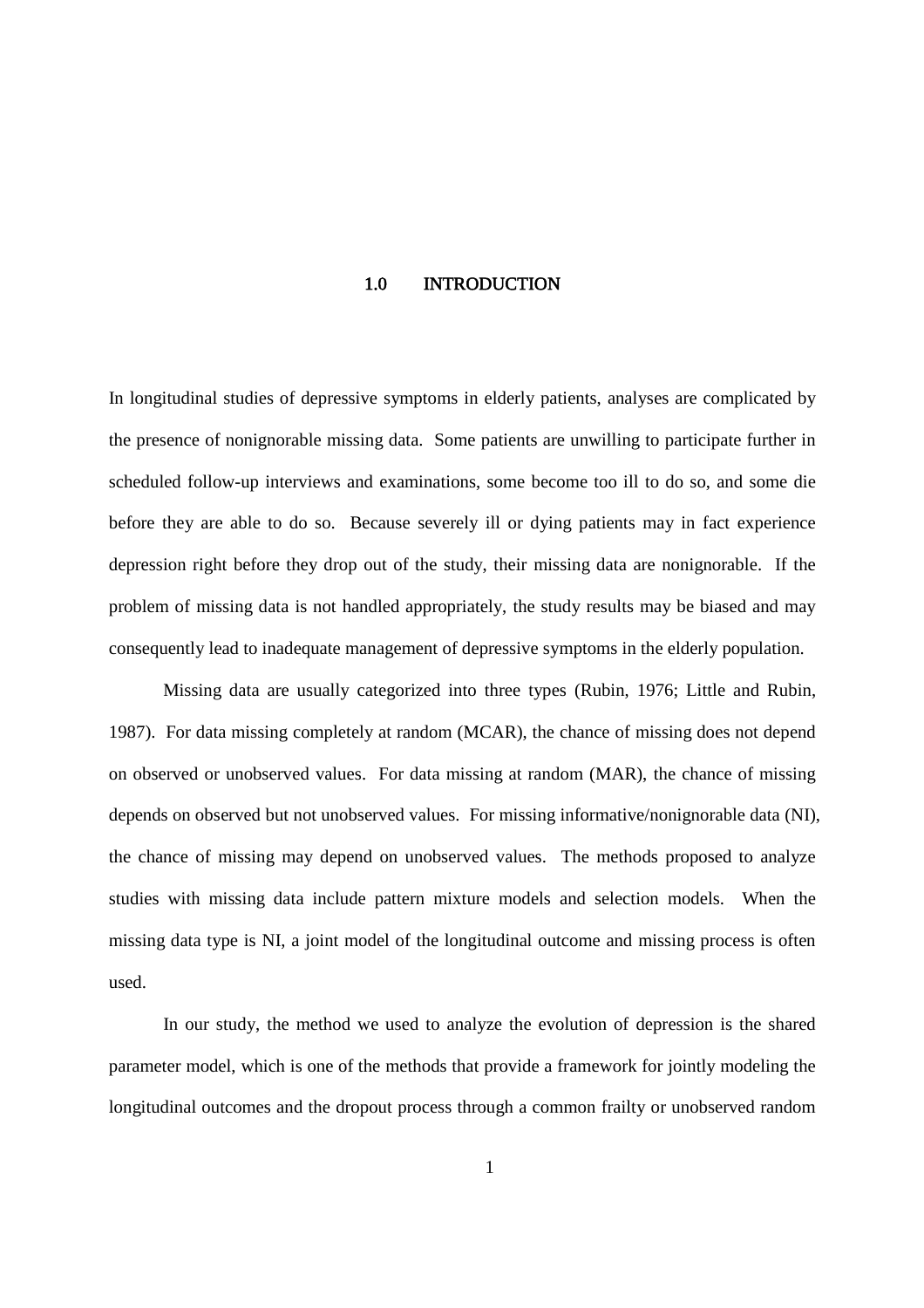effects (Wu and Carroll, 1988; Wulfsohn and Tsiatis, 1997; Lin et al., 2002; Roy, 2003; Tsiatis and Davidian, 2004; Beunckens et al, 2005; Vonesh et al., 2006). The key advantages of this approach are that it provides a flexible framework for handling nonmonotonic missing patterns and that it can be applied when study participants do not undergo the same number of follow-up interviews or examinations (follow-up "waves"). In our study, we modeled the evolution of depression by using scores from the modified Center for Epidemiologic Studies–Depression Scale (mCES-D Scale), and we modeled the time to dropout by using survival regression models of data collected from the Monongahela Valley Independent Elders Survey (MoVIES).

In Section 2 of this article, we introduce the notation and describe the shared parameter model that we used to analyze the evolution of depression. We also describe the procedure that we used to estimate the unknown parameters in the model. In Section 3, we begin by introducing the MoVIES data set and then present the analysis of results. In Section 4, we discuss possible extensions of our work.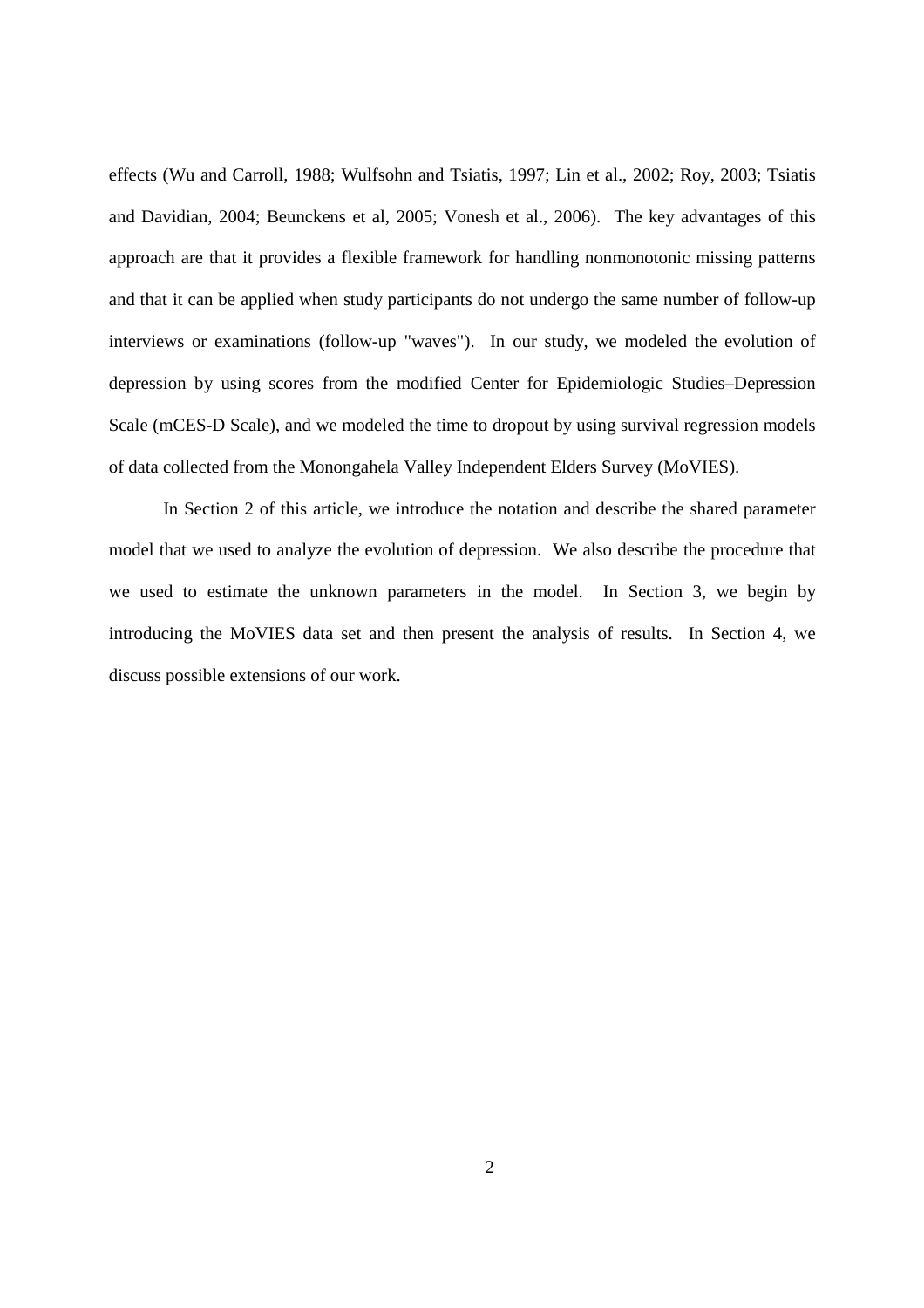#### 2.0 METHODOLOGY: NOTATION AND MODEL

Let  $y_{ij}$  be a binary variable indicating whether individual i was depressed at wave j ( $i = 1,...,N$ and  $j = 1, ..., J_i$ ). For individual i, let  $T_i$  be the time interval from baseline to dropout, let  $C_i$  be the observed censoring time (e.g., time interval from baseline to study end), and let  $D_i = I(T_i < C_i)$  be the binary variable indicating whether the individual dropped out before the end of the study. Assume that  $D_{ij}$  is the binary variable indicating whether individual *i* dropped out before wave j. Let  $X_{ij}$  and  $Z_{ij}$  be the fixed-effect covariates associated with depression status and time to dropout, respectively. Note that  $X_{ij}$  and  $Z_{ij}$  may be overlapping. For example, age may be related both to depression status and to time to dropout, so the age variable will appear both in  $X_{ij}$  and  $Z_{ij}$ . Let  $u_i$  be the shared parameter, which is the unobserved random effect contributing both to the probability of depression and the time to dropout. The association between longitudinal depression status and time to dropout is induced through this shared parameter.

The likelihood function of the shared parameter model we used to jointly model longitudinal depression status and time to dropout has the form

$$
L = f(\mathbf{y}, \mathbf{T}) = \prod_{i=1}^{N} f(\mathbf{y}_i, T_i) = \int_{\mathbf{u}} f(\mathbf{y}, \mathbf{T} \mid \mathbf{u}) dF(\mathbf{u}) = \int_{\mathbf{u}} f(\mathbf{y} \mid \mathbf{u}) f(\mathbf{T} \mid \mathbf{u}) dF(\mathbf{u}), \tag{1}
$$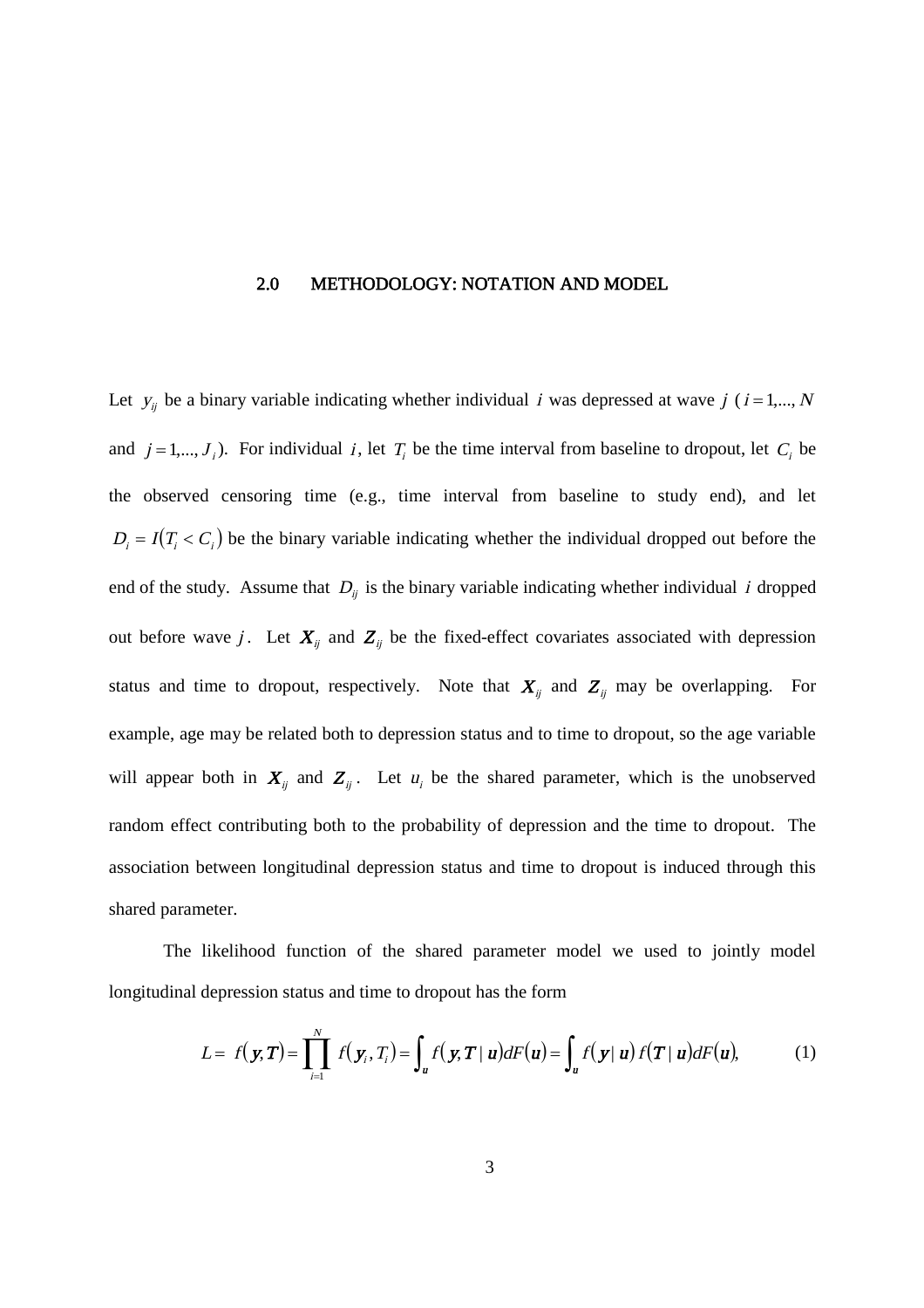where  $f(\cdot)$  denotes a density function and  $F(\cdot)$  denotes a cumulative density function. Note that under this model, if  $f(T | u) = f(T)$ , then y and T are independent. From this we infer that the dropout is ignorable.

The choice of  $f(\mathbf{y} | \mathbf{u})$  depends on the type of longitudinal outcome. In our case, because the longitudinal response variable, depression status, is a binary variable, we used the binomial density function in  $f(\mathbf{y} | \mathbf{u})$ . We then used logistic mixed-effects regression to model the longitudinal outcome. This regression has the form

$$
logit{Pr(y_{ij} = 1) | X_{ij}, u_i} = \beta_0 + u_i + X_{ij} \beta, \ j \ge 2,
$$
\n(2)

where  $\beta$  is a vector of fixed-effect parameters and the quantity  $Pr(y_{ij} = 1)$  can be interpreted as the depression prevalence. We assume that the shared parameter  $u_i$  follows a normal distribution with mean 0 and unknown variance  $\sigma^2$ .

There are many choices to model the time-to-event dropout in their studies. For example, for  $f(T | u)$ , Hogan and Laird (1997) chose nonparametric models; Tsiatis et al. (1995) chose semiparametric models; Schluchter (1992), DeGruttola and Tu (1994), Pulkstenis et al. (1998), Schluchter et al. (2001), Guo (2004), and Vonesh et al. (2006) chose accelerated failure time models; and Vonesh et al. (2006) chose other parametric models and discrete failure time models. We chose the Weibull accelerated failure time model and the discrete failure time model.

The Weibull accelerated failure time model is useful because it is flexible enough to incorporate density functions with a wide range of shapes and because it often yields a reasonably robust estimate of  $\gamma$ , the scale parameter, provided that the assumption of proportional hazards is met (Vonesh, 2006). The hazard function of the Weibull model that corresponds to the component  $f(T | u)$  in (1) has the form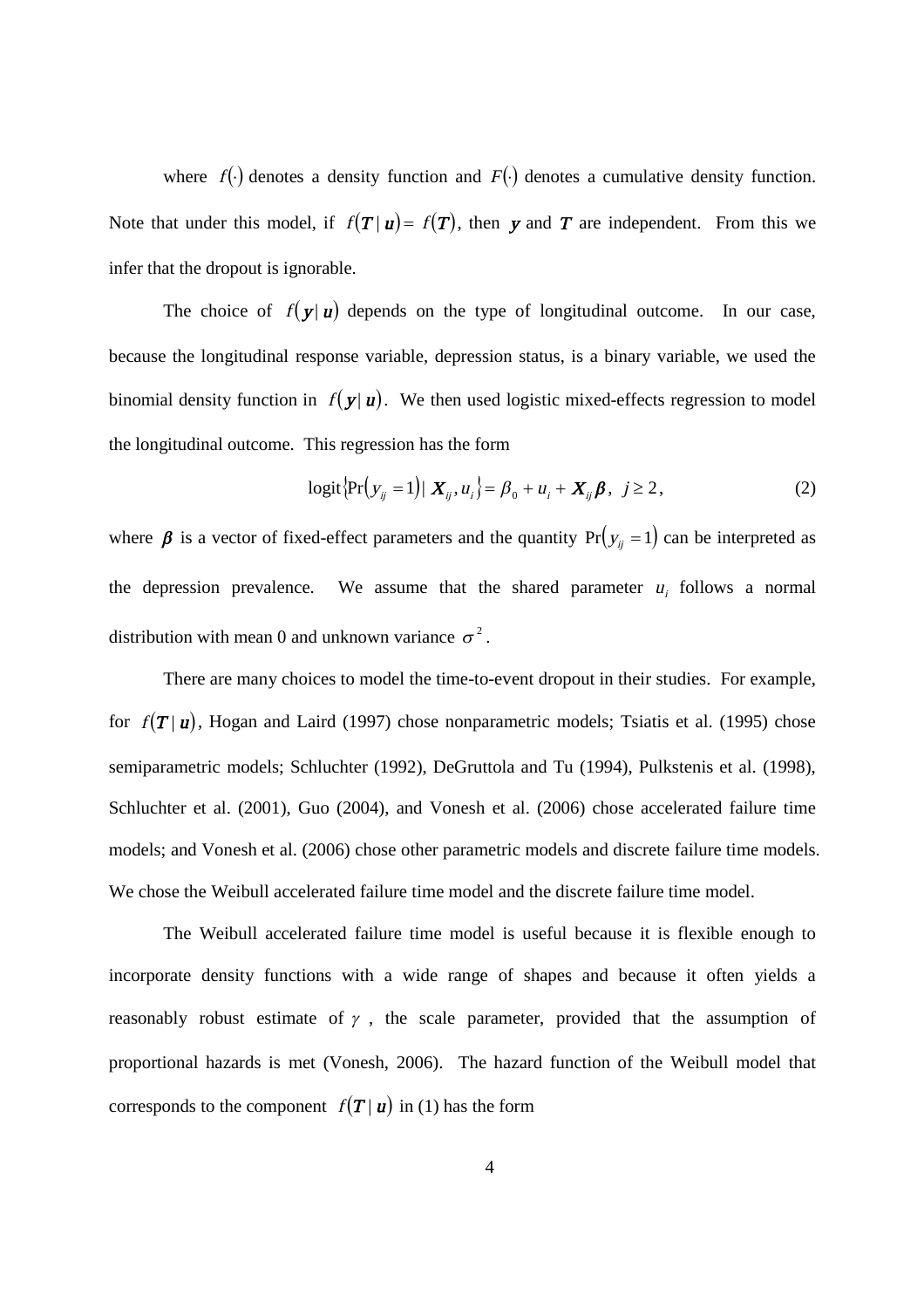$$
\lambda_i(t) = \lambda_0(t) \exp(Z_i \boldsymbol{\alpha} + \alpha_{p+1} u_i), \tag{3}
$$

where the baseline hazard function is  $\lambda_0(t) = \gamma \exp(\alpha_0)t^{\gamma-1}$  $\lambda_0(t) = \gamma \exp(\alpha_0) t^{\gamma - 1}$  with an unknown shape parameter  $\gamma > 0$ .

The discrete failure time model is useful in our study because the dropout time could be at any follow-up wave. The density function of this model has the form

$$
\Pr(T_i = j | u_i) = (\lambda_{ik} | u_i) \prod_{k=1}^{j-1} \{1 - (\lambda_{ik} | u_i) \},\tag{4}
$$

where the discrete time hazard rate is  $\lambda_{ik} | u_i = 1 - \exp\{-\exp(\alpha_{ik} + Z_i \alpha + \alpha_{i} u_i)\}\)$  and where  $\alpha_{ik}$ defines the baseline conditional survival probability in the interval between wave  $k-1$  and wave *k*—that is, at all time  $t \in (t_{k-1}, t_k]$ . We chose each time  $t_k$  as the follow-up wave.

To estimate the unknown parameters  $\beta$ ,  $\alpha$ ,  $\sigma$ , and  $\gamma$ , we used the maximum likelihood approach. This approach is needed to solve the score equation of the likelihood function shown in equation (1). Solving this equation involves high-dimensional integration. In general, there are three ways to approximate a high-dimensional integration numerically: to approximate the data using a pseudoresponse variable (Beal and Sheiner, 1982, 1988, Sheiner and Beal, 1985), to approximate the integral using either a nonadaptive or adaptive gaussian quadrature (Pinheiro and Bates, 1995), and to approximate the integrand using the Laplace method (Beal and Sheiner, 1992; Vonesh, 1996; Wolfinger and Lin, 1997; Raudenbush et al., 2000). Note that the method using a pseudoresponse variable may not perform well if the outcome variable is binary with few repeated measurements per individual (Verbeke and Molenberghs, 2000), as occurs in our study. A gaussian quadrature method is used to replace the integral by a weighted sum. The higher the order of the method, the more accurate the approximation is. The tradeoff of using a higherorder method is the computational intensity. The Laplace approximation of the integrand is an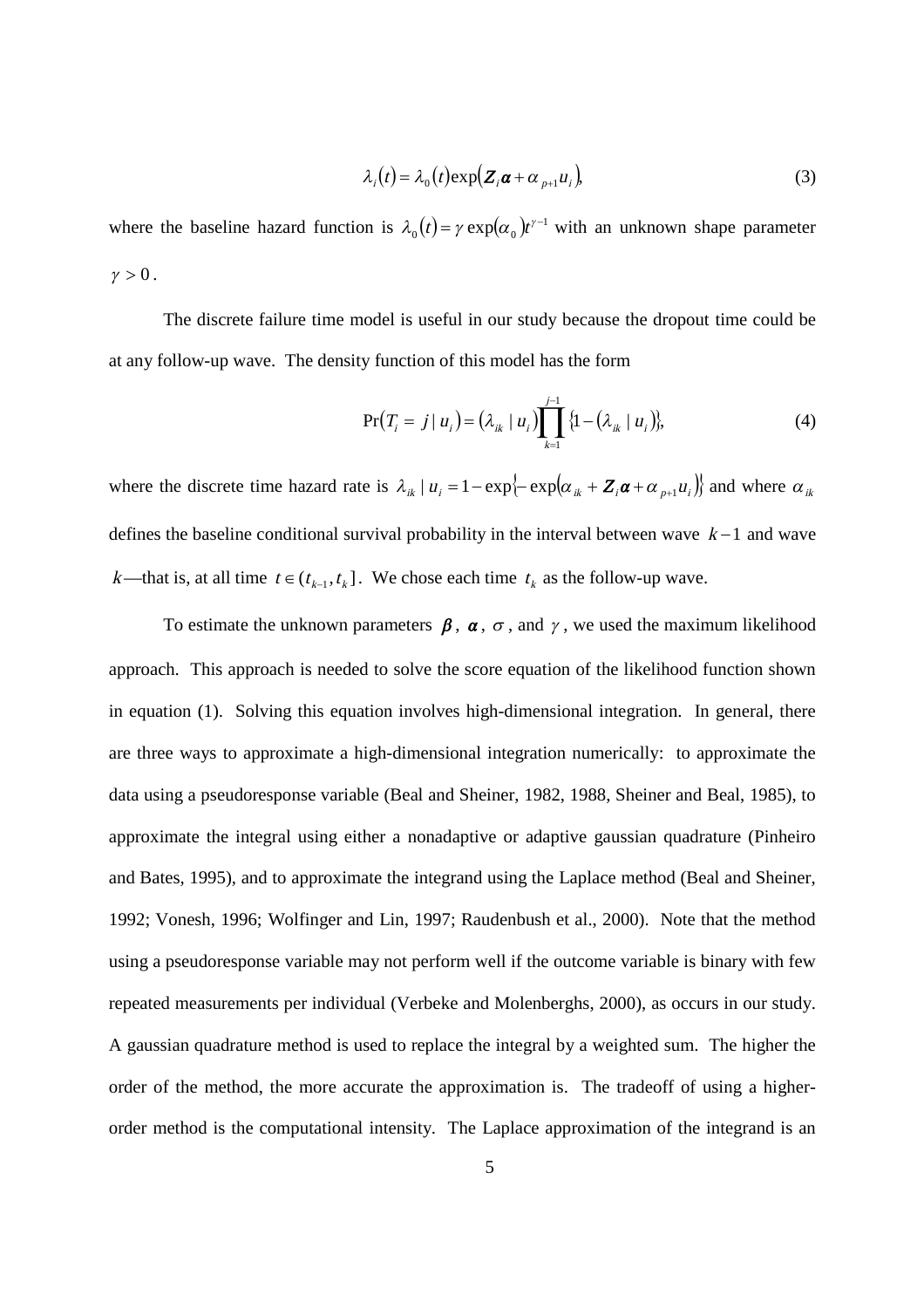order one adaptive gaussian quadrature, so it is usually less accurate than a higher-order gaussian quadrature. In our study, we used and compared the Laplace approximation and adaptive gaussian quadrature, both of which are implemented in the SAS version 9.0 procedure NLMIXED (SAS Institute, Cary, NC).

To summarize the estimation of the unknown parameters  $\beta$ ,  $\alpha$ ,  $\sigma$ , and  $\gamma$ , we used the following steps:

- 1. Begin with an initial guess of the shared parameter from the generalized linear mixed model of the same form as equation (2).
- 2. Substitute the estimated shared parameter from step 1 into the approximated loglikelihood function of the joint model.
- 3. Maximize the approximated log-likelihood function from step 2 to obtain  $\hat{\beta}$ ,  $\hat{\alpha}$ ,  $\hat{\sigma}$ , and  $\hat{\gamma}$ .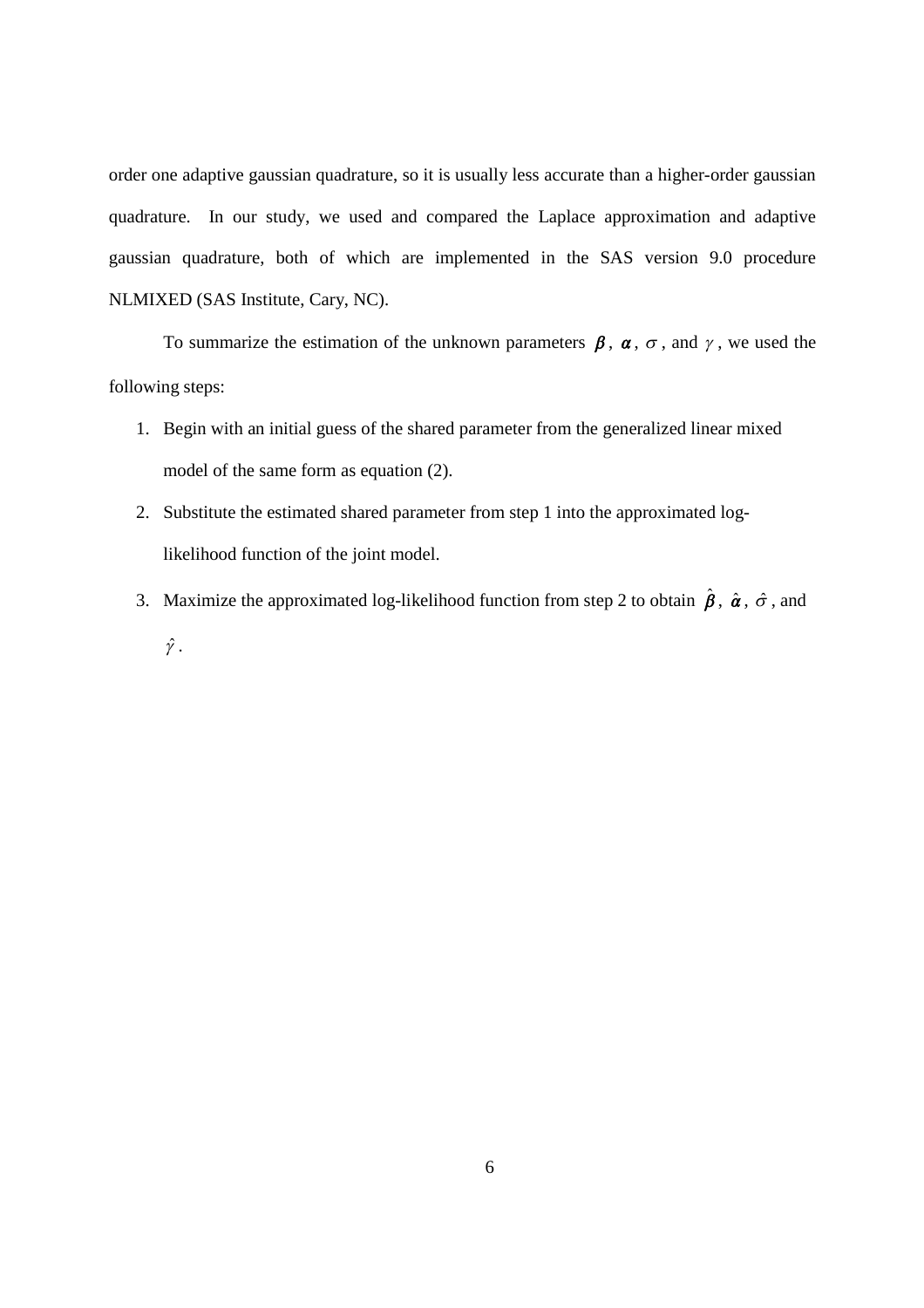## 3.0 DISCUSSION: THE MONONGAHELA VALLEY INDEPENDENT ELDERS **SURVEY**

We used data from the Monongahela Valley Independent Elders Survey (MoVIES), which was conducted from 1987 to 2002 in two counties of southwestern Pennsylvania that were economically depressed and had lower education levels. Inclusion criteria for study participation included being at least 65 years old at the time of recruitment, being fluent in English, and having a sixth grade education or higher (Ganguli, 1993). The initial study cohort consisted of 1,681 participants, 1,422 of whom were randomly selected from voter registration lists in the study area and an additional 259 volunteers from the same area (Ganguli, 1993). Participants were assessed at study entry (wave 1) and reassessed in a series of approximately biennial data collection waves. Between waves 1 and 2, a total of 340 participants died, relocated, or dropped out of the study, leaving 1341 participants to be assessed at wave 2.

We collected data about depressive symptoms for the first time in wave 2 (1989-1991), which is considered the data baseline for our current study. We used the modified Center for Epidemiological Studies–Depression (mCES-D) scale, in which scores range from 0 to 20. For our study, we considered  $\leq$  to indicate not depressed and  $\geq$  to indicate depressed, based on the suggestion of Ganguli et al. (1995), Rovner and Ganguli (1998), and Ganguli et al. (2006).

Of the 1,341 participants in wave 2, we excluded 48 who had dementia before the depression assessment, 21 whose depression data were incomplete, and 12 whose data in the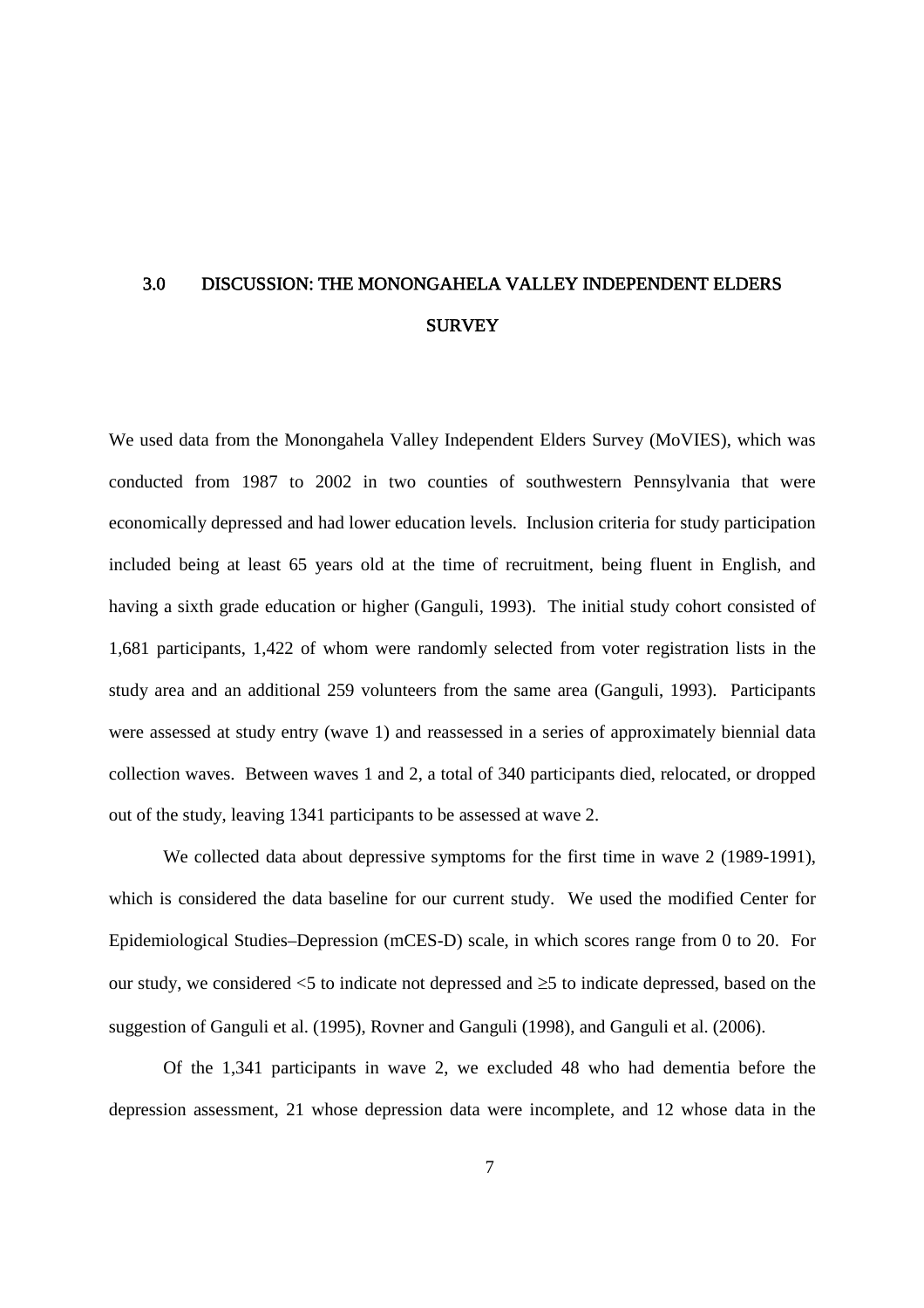Mini-Mental State Examination (MMSE) were incomplete. This left 1260 participants whose demographic and clinical characteristics of the sample have been described by Andreescu et al. (2007). Of the 1260 participants, 48 (38.10%) completed waves 2 and 6 but skipped one or more waves between. In this case, we imputed the missing mCES-D score by using the average of the scores derived before and after the missing wave.

Of the 1260 participants, a total of 669 (53.10%) dropped out before or at wave 6, with 171 (13.57%) of the dropouts occurring between waves 2 and 3, with 154 (12.22%) occurring between waves 3 and 4, with 164 (13.02%) occurring between waves 4 and 5, and with 180 (14.29%) occurring between waves 5 and 6 (Figure 1). When we used a chi-square test to compare the depression status of two groups— the 81(12.11%) of participants who dropped out before or at wave 6 (the dropout group) and the 46(7.78%) of participants who completed wave 6 (the nondropout group)— we found a significant difference in the percentage of depressed participants (21.10% vs. 16.60%, respectively;  $P < 0.043$ ). As Figure 2 shows, there was a rise in the percentage of participants who were depressed before the dropouts occurred, and depression was the least common in the participants who completed the most waves.

As described earlier, we used shared parameter models to analyze data on depression evolution and dropout. For depression evolution, we used a logistic model with random intercepts representing the subject-specific baseline depression status. The model included the following covariates measured at baseline (wave 2): gender, age (65-74 years, 75-84 years, and ≥85 years), education level (less than high school or at least high school completion), number of prescription drugs used (<4 or  $\geq$ 4), use of antidepressant drugs (yes or no), and functional impairment in instrumental activities of daily living (IADL, yes or no). To measure time to dropout, we defined the failure date as the actual date of dropout and defined the censoring date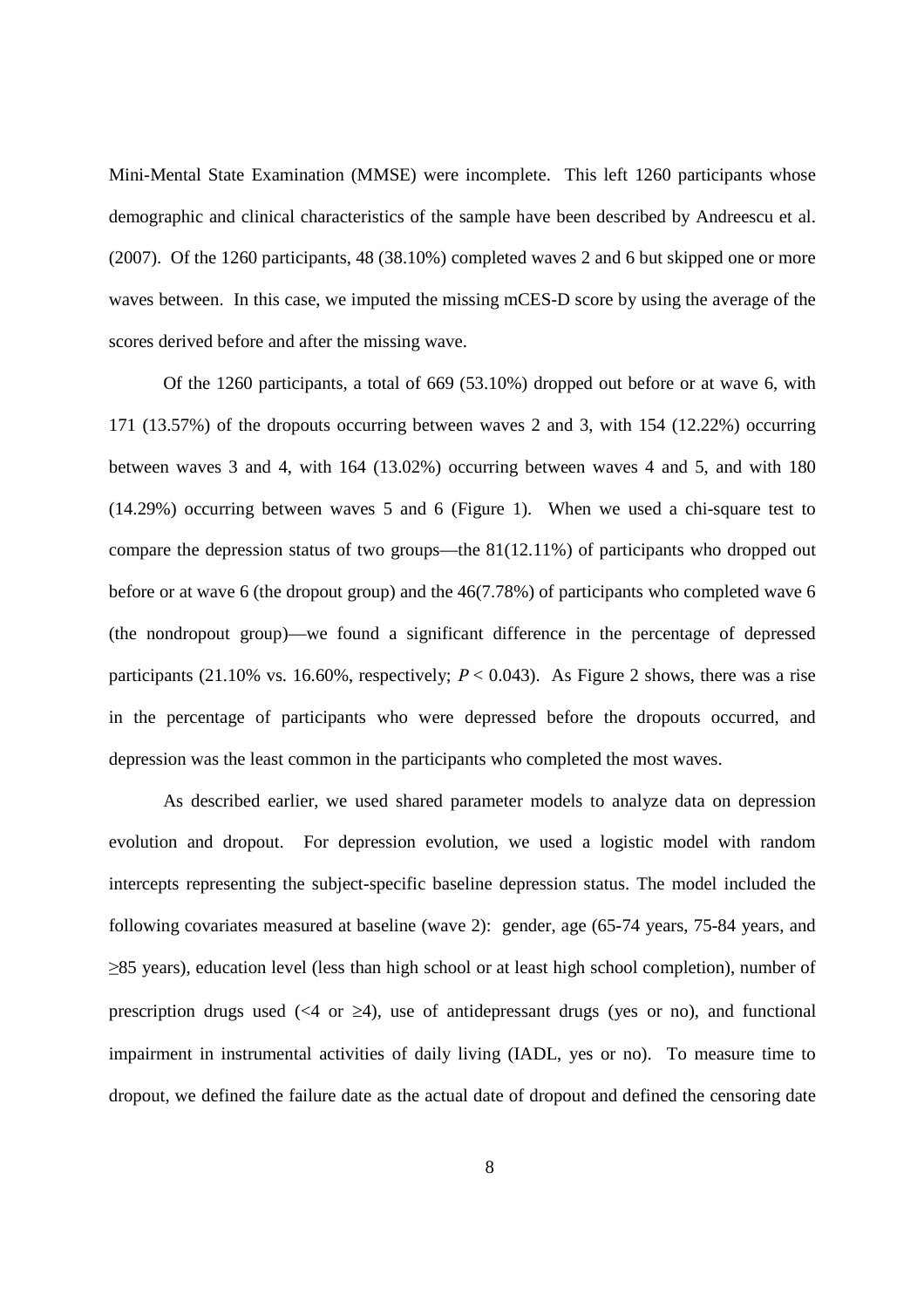as the study end date (wave 6). We then used a Weibull accelerated failure time model and a discrete failure time model, both of which were conditional on the subject-specific random effect, which served as a subject-specific covariate. The results are shown in the first two columns of Table 1. Next, we compared the results from the shared parameter models (which jointly modeled depression evolution and dropout) with the results from a naïve generalized logistic random-effects model (which only modeled depression evolution).

For each participant, if the missing pattern is nonmontonic (may have missing values in between two nonmissing waves), we imputed these values by averaging the adjacent available outcome values. From all three models (the naïve model, shared parameter model with Weibull drop out, and the shared parameter model with discrete failure drop out), age is not a significant risk factor of being more depressed (mCESD  $\geq$ 5). Being female, with less than high school education, having more than 4 prescription drugs used, using antidepressant drugs, and having functional impairment are positive risks factors of being more depressed. The odds ratios for each of the factor are very similar across the models. For the two shared parameter models, being older, being male, having more than 4 prescription drugs used, and having functional impairment are positively associated with time to drop out. Although we identified more 4 factors that are related to drop out, the longitudinal association between the risk factor and the depression status are similar with and without adjusting for drop out.

To check the model goodness of fit, we used two different statistics:  $-2 \times \log$ -likelihood and Akaike information criteria (AIC). A smaller value of the  $-2 \times \log$ -likelihood and a smaller value of the AIC value indicate a better model fit. The shared parameter model with Weibull drop out has slightly larger -2  $\times$  log-likelihood than the discrete failure time drop out does (-2  $\times$ log-likelihood = 5822.9 and 5402.4, respectively). The shared parameter model with Weibull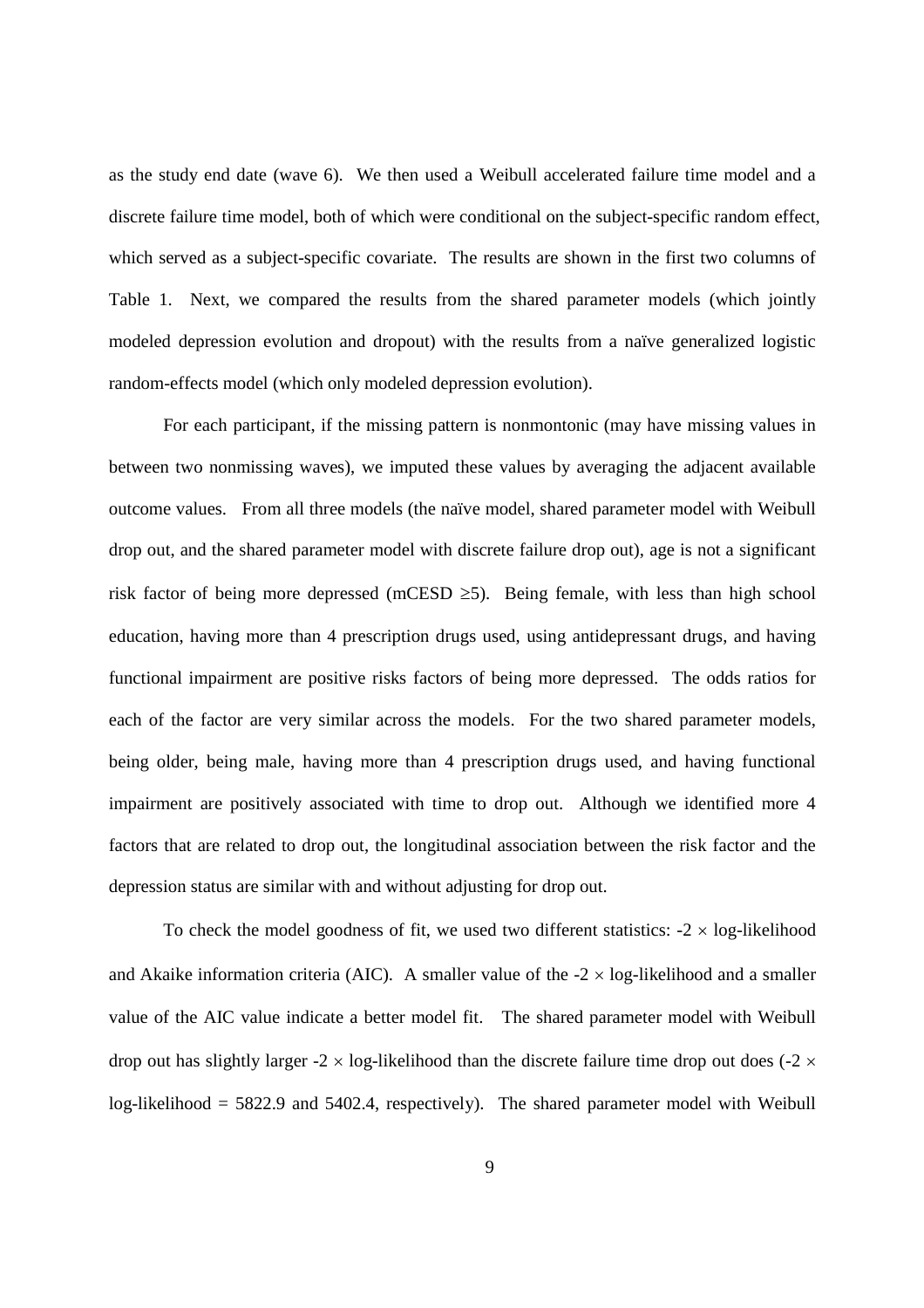drop out also has slightly larger AIC value than the shared parameter model with discrete failure time drop out does  $(AIC = 5868.9$  and  $5436.4$ , respectively). Although from the results of these two statistics, shared parameter model with discrete time failure time drop out is a better model than the shared parameter model with Weibull drop out, the CPU time used for the shared parameter model with discrete failure time drop out is much more (CPU time =1:13:57.45 versus 41:12.64).

Table 2 shows the percentage of depressed participants at each wave, stratified by the number of completed waves and by the covariates measured at baseline. We found that regardless of the number of waves that participants completed, depression was significantly less likely to occur in men than in women (5.02% vs. 9.42%;  $P \le 0.001$ ); in participants aged 65-74 years than in those aged 75-84 years  $(5.99\% \text{ vs. } 10.59\%; P < 0.001)$ ; in participants who did complete high school than in those who did not  $(5.04\% \text{ vs. } 12.59\%; P \le 0.001)$ ; in participants who used  $>4$  prescription drugs than in those who used  $<4$  drugs (6.02% vs. 16.10%; P  $< 0.001$ ); and in participant who did not use antidepressant drugs than in those who did (7.37% vs. 25.00%; P <0.001); and in participants who had functional impairment in IADL than in those who did not (3.89% vs. 13.51%; P value <0.001).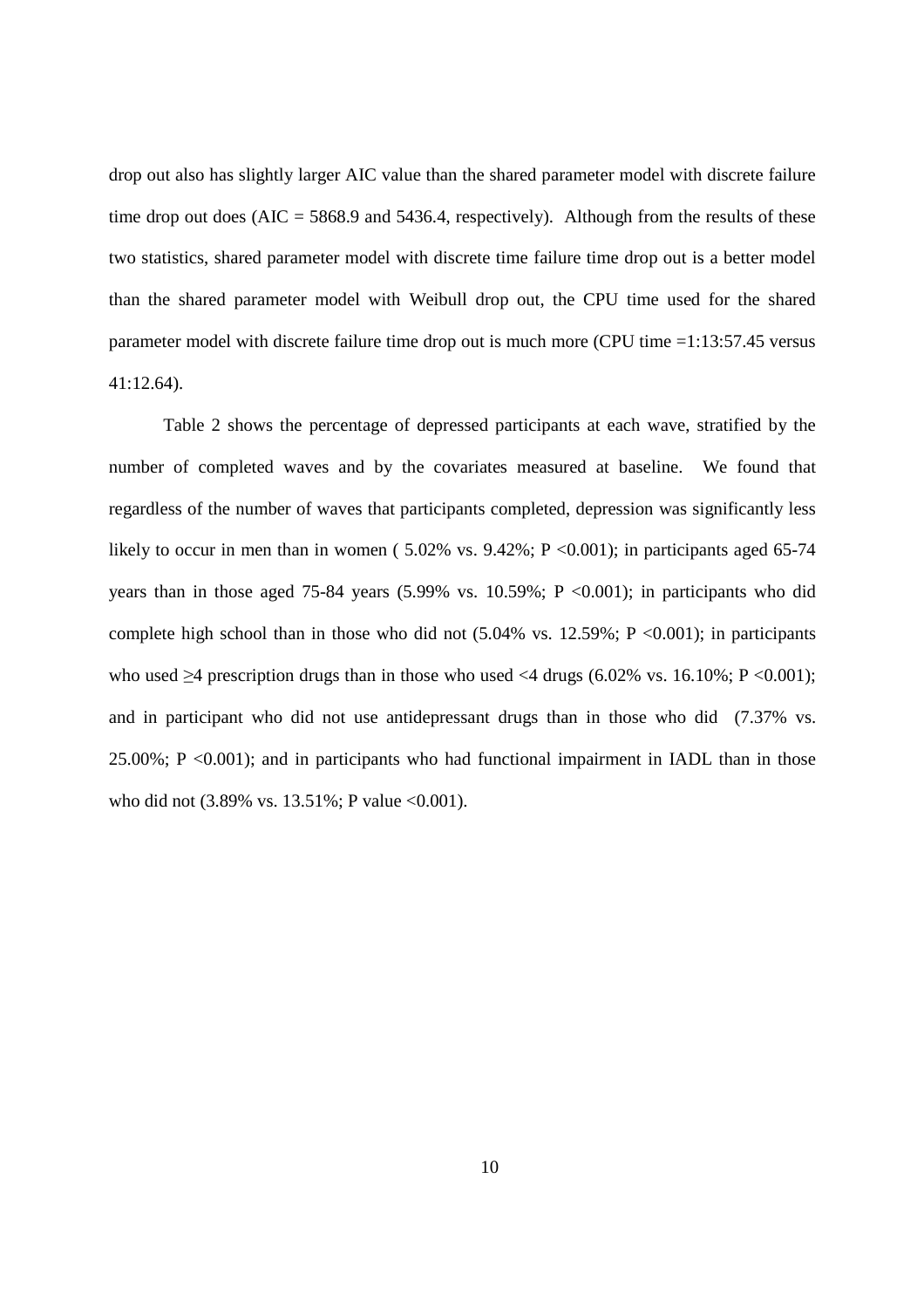#### 4.0 CONCLUSION

Missing observations are common in longitudinal studies with repeated data measurements and must be handled appropriately, especially when the missing data are of the nonignorable type. The shared parameter model, a newer method to handle this type of data, is a joint model of longitudinal outcomes and noninformative dropout. Using this method, we found that the longitudinal results were similar with and without adjusting for the noninformative dropout. The reasons for this finding are not clear. Although Tsiatis and Davidian (2004) suggested that the joint model of longitudinal and time-to-event data may not completely eliminate bias, they did not explore this issue. Further investigations are therefore needed to determine why and under what conditions the bias caused by noninformative dropout could be eliminated after adjusting for it in the shared parameter model framework.

The shared parameter model can be computationally demanding. For our work, when we used a server with 8 Xeon processors running at 2.66 GHz with 32 GB of RAM and a 4-disk striped RAID array, we spent about 1 hour of CPU time to run each model. When we used a personal computer with Pentium 4 processors running at 2.20 GHz with 1 GB of RAM, we spent about 4 hours of CPU time to run each model. If multiple shared parameter models are used to fit the data, the performance of the models should be judged by the model goodness-of-fit statistics (e.g., log-likelihood or AIC) and should also take the computational efficiency into account.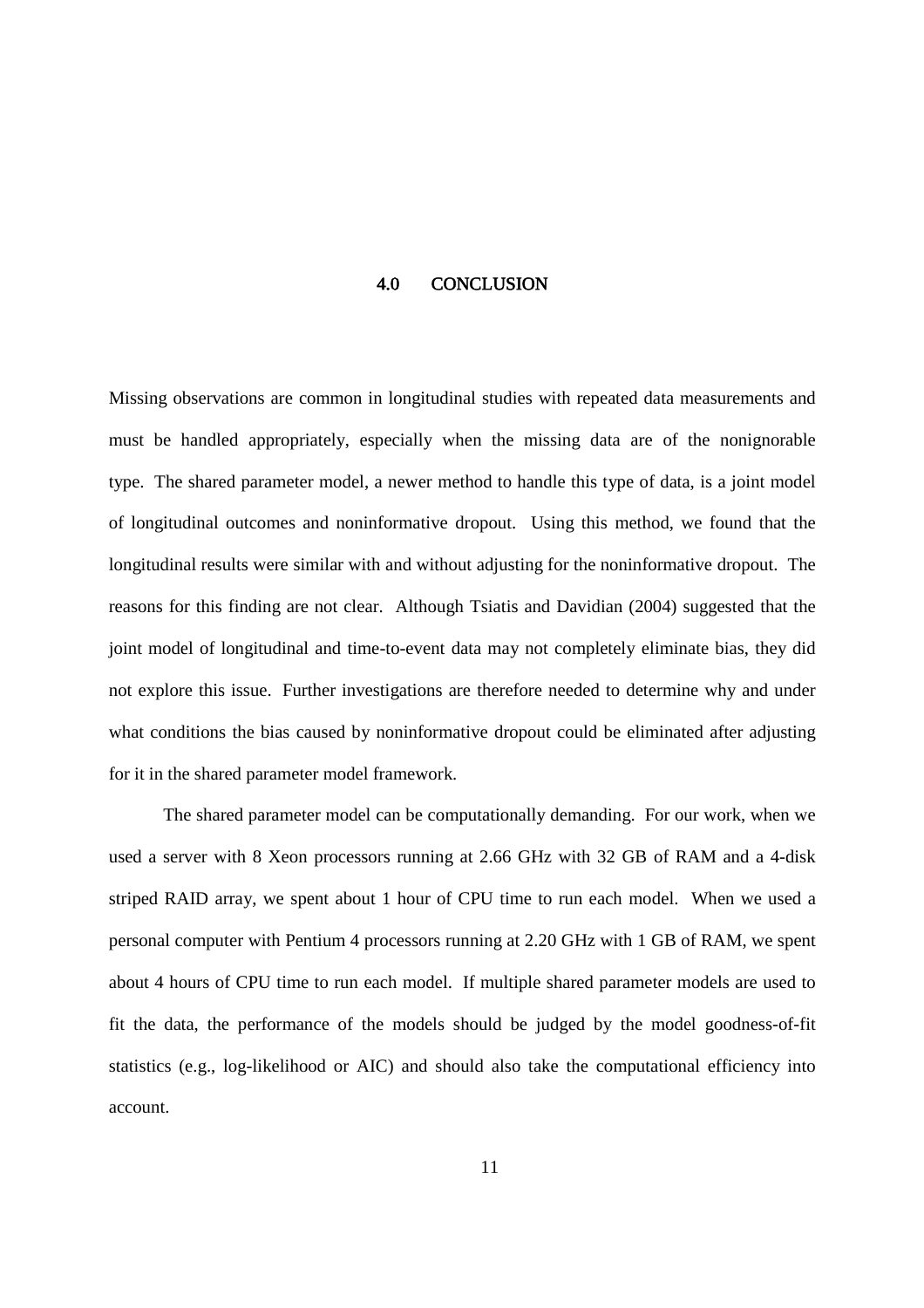#### APPENDIX A

## SAS NLMIXED PROCEDURE FOR SHARED PARAMETER MODEL WITH LOGISTIC RANDOM-EFFECTS DEPRESSION EVOLUTION AND WEIBULL TIME-TO-DROPOUT

```
proc nlmixed data=weibull start tech=DBLDOG maxiter=5000000
   maxfunc=500000;parms b0=3 b11=0 b12=0 b2=0 b3=3 b4=0 b5=0 b6=0 b71=0 b72=0 b73=0
      b74=0 a0=0 a11=0 a12=0 a2=0 a3=0 a4=0 a5=0 a6=0 a7=0
      gamma=2 psi=1;
bi=(b0+u)+ b11*age7584+ b12*age85+ b2*female+ b3*higheduc+
   b4*rxfrqdum+ b5*deprs2+ b6*iadlc+b71*w3+b72*w4+b73*w5+b74*w6;
ai=a0+ a11*age7584+ a12*age85+ a2*female+ a3*higheduc+ a4*rxfrqdum+
   a5*deprs2+ a6*iadlc+ a7*u;
Pi = exp(bi)/(1+exp(bi));
Li = exp(ai);Hi = qamma * (Li * qamma) * (t * *(qamma-1));ll Y= (1-ind)*(response1*log(Pi/(1-Pi))+log(1-Pi));ll_T= (ind)*(response1*log(Hi)-(Li*t)**gamma);
model response1 \sim general(ll_Y+ll_T);
random u \sim \text{normal}(0, \text{psi}) sub=subid;
```
run;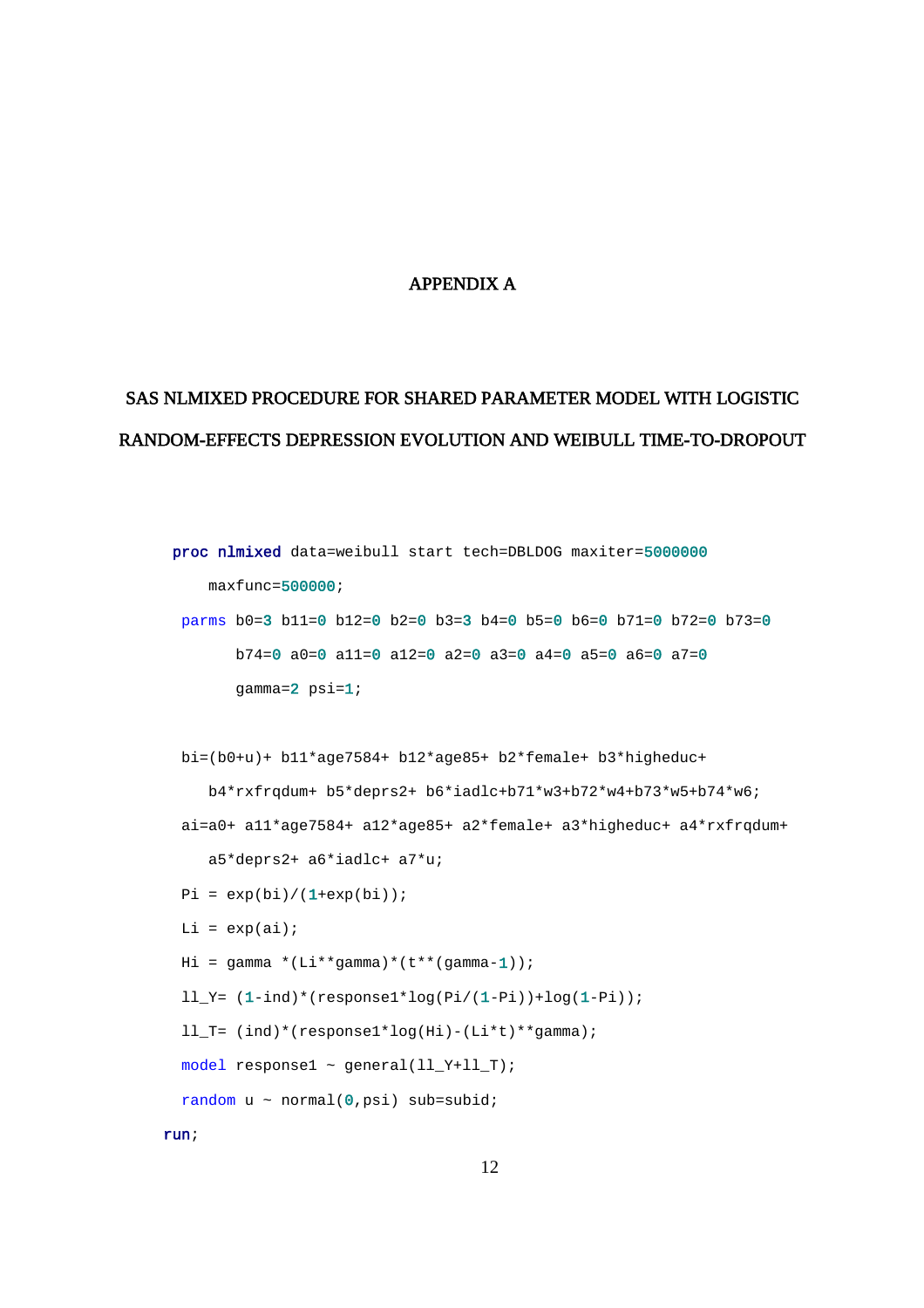#### APPENDIX B

# SAS NLMIXED PROCEDURE FOR SHARED PARAMETER MODEL WITH LOGISTIC RANDOM-EFFECTS DEPRESSION EVOLUTION AND DISCRETE FAILURE TIME ON DROPOUT

proc nlmixed data=discrete start tech=dbldog; parms b0=3 b11=0 b12=0 b2=0 b3=3 b4=0 b5=0 b6=0 b71=0 b72=0 b73=0 b74=0 a1=-1 a2=-1 a3=-1 a4=-1 L11=0 L12=0 L2=0 L3=0 L4=0 L5=0 L6=0 L7=0 psi=1; bi=(b0+u)+b11\*age7584+b12\*age85+b2\*female+b3\*higheduc+b4\*rxfrqdum+b5\* deprs2+b6\*iadlc+b71\*w3+b72\*w4+b73\*w5+b74\*w6; Li=a1\*w3+a2\*w4+a3\*w5+a4\*w6+L11\*age7584+L12\*age85+L2\*female+L3\*highedu c+L4\*rxfrqdum+L5\*deprs2+L6\*iadlc;  $P_i = exp(bi)/(1+exp(bi));$  $H_i = 1 - exp(-exp(Li + L7 * u));$  $ll_T = (1-ind)*(response*log(P_i/(1-P_i))+log(1-P_i));$ ll\_T=  $(ind)*(response*log(H_i/(1-H_i))+log(1-H_i));$ model response ~ general(ll\_Y+ll\_T); random  $u \sim \text{normal}(0, \text{psi})$  sub=subid;

run;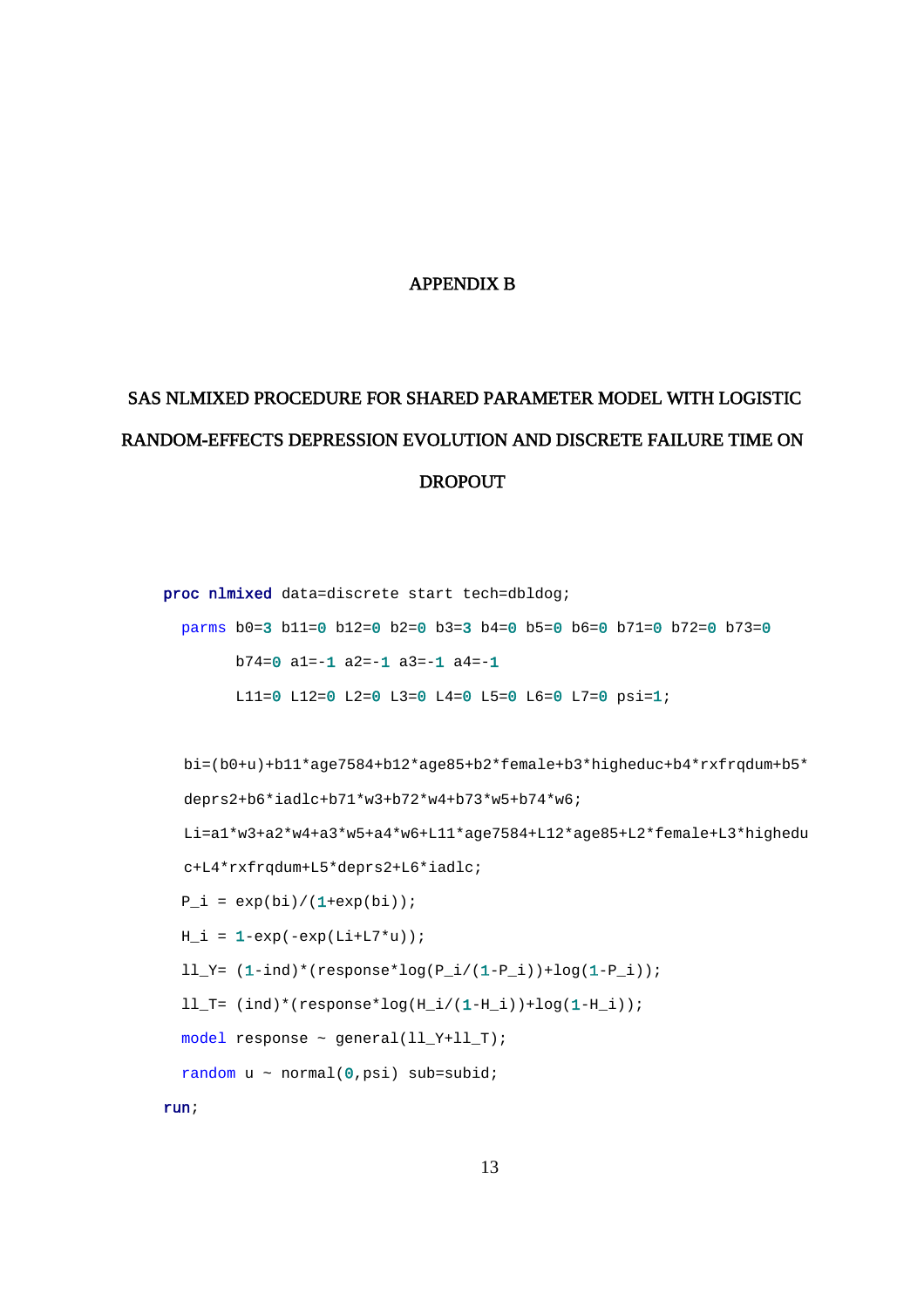#### APPENDIX C

## SAS NLMIXED PROCEDURE FOR NAIVE MODEL WITH LOGISTIC RANDOM-EFFECTS DEPRESSION EVOLUTIONE

```
proc nlmixed data=one start;
parms b0=3 b11=0 b12=0 b2=0 b3=3 b4=0 b5=0 b6=0 b71=0 b72=0 b73=0
      b74=0 sigma=1;
bi=(b0+u)+ b11*age7584+ b12*age85+ b2*female+ b3*higheduc+
    b4*rxfrqdum+ b5*deprs2+ b6*iadlc+ b71*w3+b72*w4+b73*w5+b74*w6;
Pi = exp(bi)/(1+exp(bi));
model response \sim binary(Pi);
random u \sim \text{normal}(0, \text{sigma}^{**}2) sub=subid;
```
run;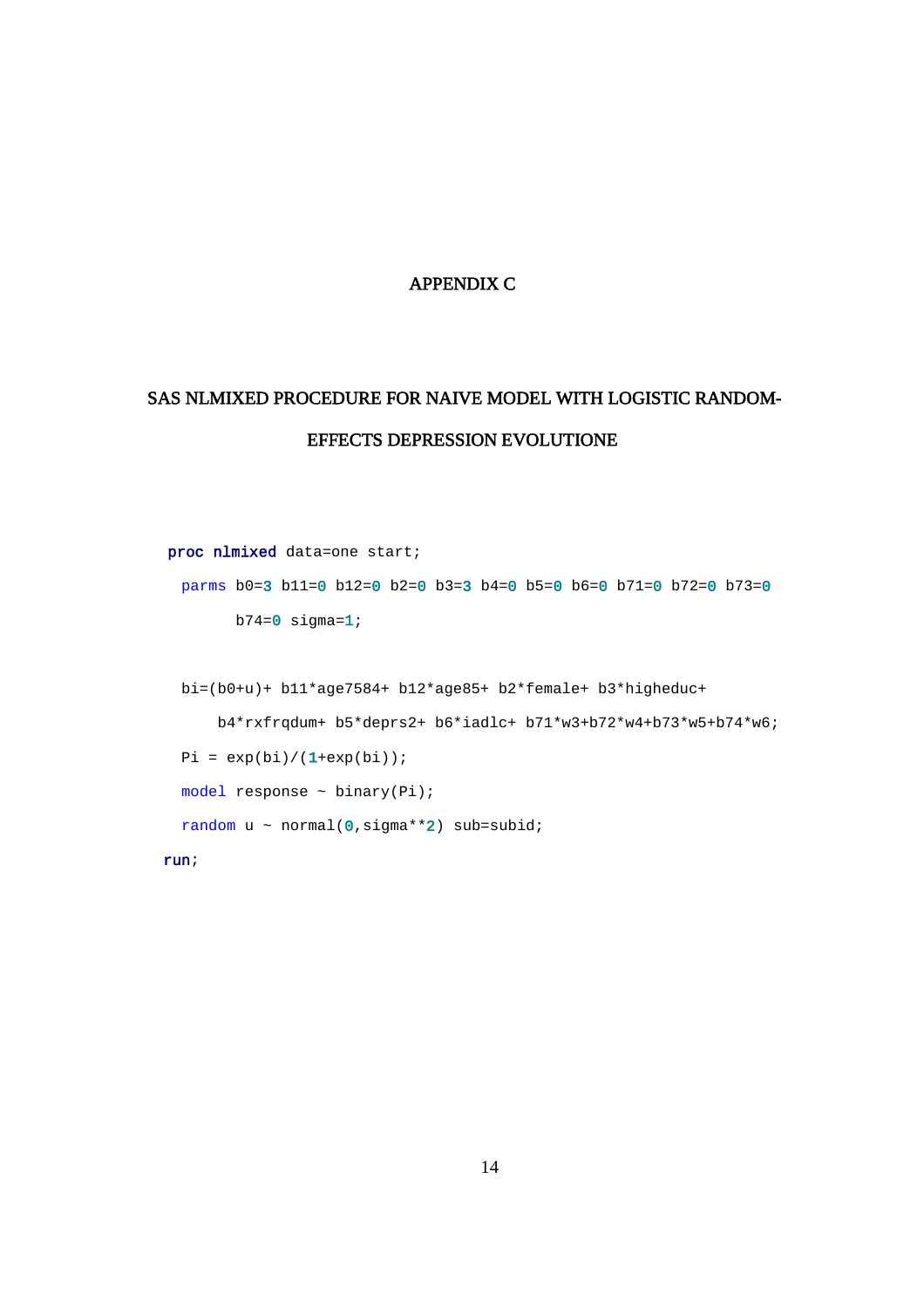## TABLES

## Table 1. Results from the naïve model and the shared parameter models\*

|                           | <b>Naïve Model</b>  |           | <b>Weibull Model</b> |           | <b>Discrete Time Model</b> |           |  |  |
|---------------------------|---------------------|-----------|----------------------|-----------|----------------------------|-----------|--|--|
|                           | <b>Estimated OR</b> |           | Estimated            |           | Estimated                  |           |  |  |
|                           | or $HR$ $\perp$     |           | OR or HR             |           | OR or HR                   |           |  |  |
| Covariates                | (95% CI)            | $P$ value | (95% CI)             | $P$ value | (95% CI)                   | $P$ value |  |  |
| <b>Longitudinal model</b> |                     |           |                      |           |                            |           |  |  |
| $\sigma^2$                | 18.84               | < 0.001   | 17.47                | 0.001     | 17.51                      | 0.002     |  |  |
| Age 75-84                 | 1.04                | 0.92      | 1.08                 | 0.83      | 1.08                       | 0.83      |  |  |
|                           | (0.51, 2.10)        |           | (0.54, 2.14)         |           | (0.54, 2.14)               |           |  |  |
| Age $>85$                 | 0.63                | 0.57      | 0.74                 | 0.63      | 0.68                       | 0.63      |  |  |
|                           | (0.13, 3.07)        |           | (0.16, 3.41)         |           | (0.14, 3.18)               |           |  |  |
| Female                    | 2.05                | 0.04      | 2.00                 | 0.04      | 2.00                       | 0.04      |  |  |
|                           | (1.03, 4.09)        |           | (1.02, 3.90)         |           | (1.02, 3.91)               |           |  |  |
| At least high school      | 0.33                | < 0.001   | 0.32                 | < 0.001   | 0.32                       | < 0.001   |  |  |
| education                 | (0.17, 0.63)        |           | (0.17, 0.61)         |           | (0.17, 0.61)               |           |  |  |
| # of prescription         | 3.50                | < 0.001   | 3.55                 | < 0.001   | 3.56                       | < 0.001   |  |  |
| drugs used                | (1.65, 7.42)        |           | (1.70, 7.41)         |           | (171, 7.43)                |           |  |  |
| Use of                    | 16.15               | 0.005     | 15.35                | 0.004     | 15.39                      | 0.004     |  |  |
| antidepressant drug       | (2.36, 110.46)      |           | (2.35, 100.04)       |           | (2.35, 100.69)             |           |  |  |
| Functional impaired       | 4.72                | < 0.001   | 4.66                 | < 0.001   | 4.67                       | < 0.001   |  |  |
|                           | (2.40, 9.30)        |           | (2.41, 9.03)         |           | (2.41, 9.04)               |           |  |  |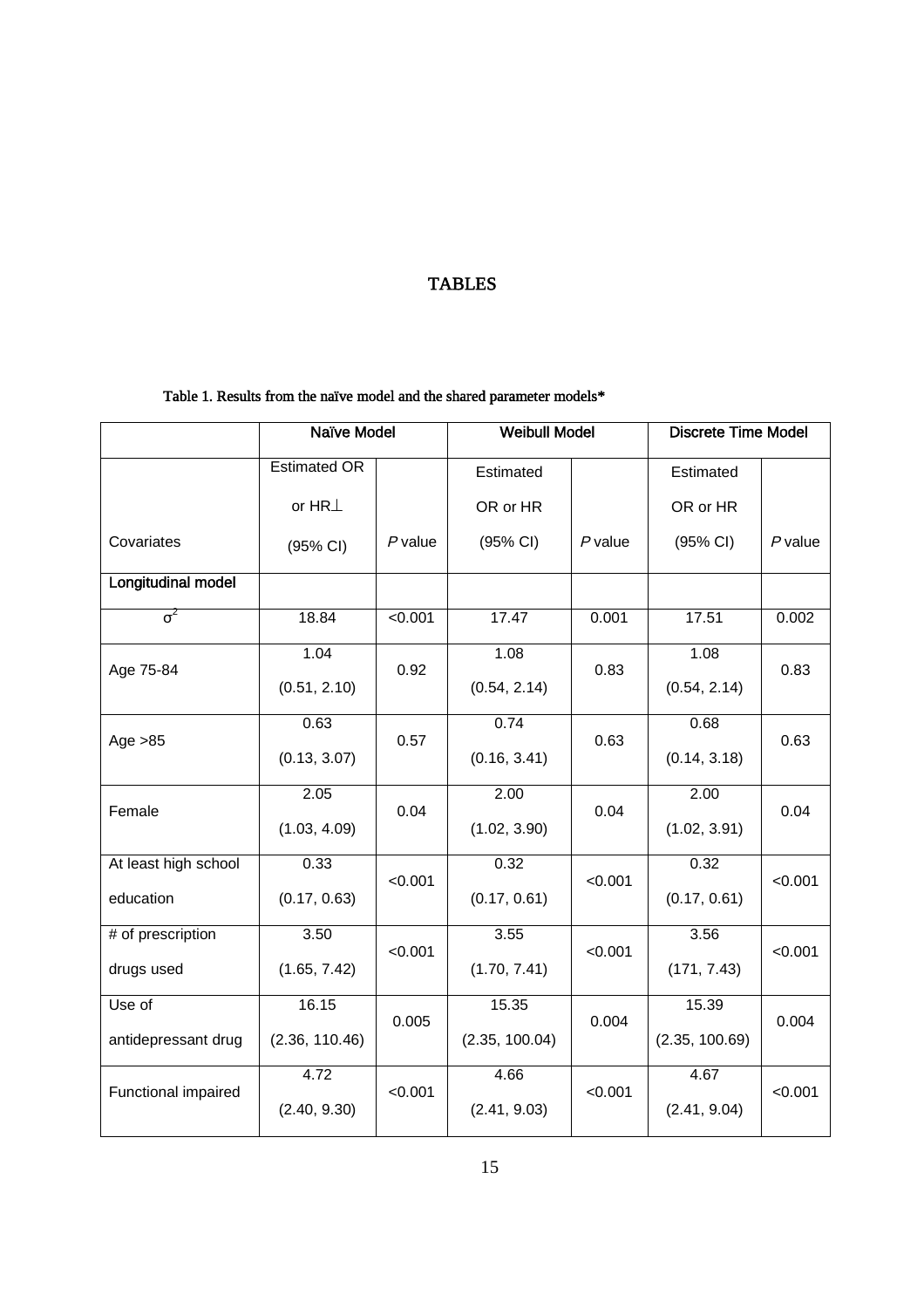| Table 1 continued      |         |  |                  |         |              |         |  |  |  |  |  |  |  |
|------------------------|---------|--|------------------|---------|--------------|---------|--|--|--|--|--|--|--|
| <b>Dropout model</b>   |         |  |                  |         |              |         |  |  |  |  |  |  |  |
| Age 75-84              |         |  | 1.56             | < 0.001 | 1.96         | < 0.001 |  |  |  |  |  |  |  |
| Age $>85$              |         |  | (1.38, 1.76)     |         | (1.63, 2.35) |         |  |  |  |  |  |  |  |
|                        |         |  | $\overline{2.4}$ | < 0.001 | 3.79         | < 0.001 |  |  |  |  |  |  |  |
|                        |         |  | (1.95, 3.08)     |         | (2.68, 5.36) |         |  |  |  |  |  |  |  |
| Female                 |         |  | 0.72             | < 0.001 | 0.61         | < 0.001 |  |  |  |  |  |  |  |
|                        |         |  | (0.65, 0.81)     |         | (0.52, 0.73) |         |  |  |  |  |  |  |  |
| At least high school   |         |  | 1.01             | 0.82    | 1.00         | 0.98    |  |  |  |  |  |  |  |
| education              |         |  | (0.90, 1.14)     |         | (0.84, 1.19) |         |  |  |  |  |  |  |  |
| # of prescription      |         |  | 1.50             | < 0.001 | 1.83         | < 0.001 |  |  |  |  |  |  |  |
| drugs used             |         |  | (1.33, 1.70)     |         | (1.52, 2.21) |         |  |  |  |  |  |  |  |
| Use of                 |         |  | 1.23             |         | 1.28         | 0.27    |  |  |  |  |  |  |  |
| antidepressant drug    |         |  | (0.92, 1.63)     | 0.16    | (0.83, 1.96) |         |  |  |  |  |  |  |  |
| Functional impaired    |         |  | 1.14             | 0.03    | 1.22         | 0.03    |  |  |  |  |  |  |  |
|                        |         |  | (1.01, 1.29)     |         | (1.02, 1.46) |         |  |  |  |  |  |  |  |
| CPU (hr: min: sec)     | 4:56.85 |  | 41:12.64         |         | 1:13:57.45   |         |  |  |  |  |  |  |  |
| $-2\times$ Log L(y, 7) | 1870.8  |  | 5822.9           |         | 5402.4       |         |  |  |  |  |  |  |  |
| AIC for $L(y, 7)$      | 1896.8  |  | 5868.9           |         | 5436.4       |         |  |  |  |  |  |  |  |

\*All models are multivariable models with intercept and also adjusted for time (not shown)

OR: odds ratio; HR: hazard ratio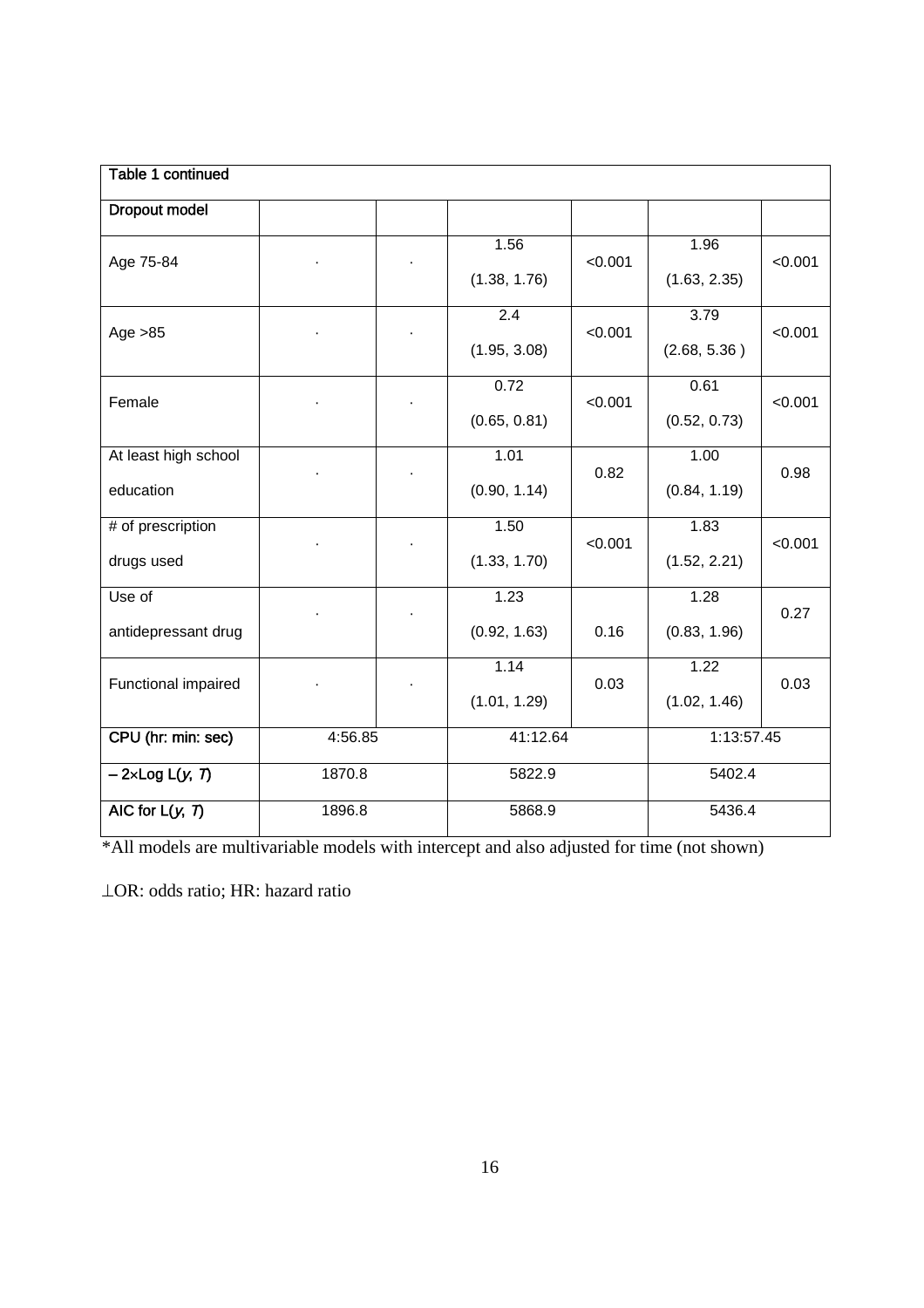|                                                                                                                                                                                                                                                                                                   |                 |       |      |                |       |       |                 |                |         |                | Number of completed waves |                 |       |         |                |                 |                |        |                 |       |
|---------------------------------------------------------------------------------------------------------------------------------------------------------------------------------------------------------------------------------------------------------------------------------------------------|-----------------|-------|------|----------------|-------|-------|-----------------|----------------|---------|----------------|---------------------------|-----------------|-------|---------|----------------|-----------------|----------------|--------|-----------------|-------|
|                                                                                                                                                                                                                                                                                                   | 5 waves         |       |      |                |       |       |                 |                | 4 waves |                |                           |                 |       | 3 waves |                | 2 waves         |                | 1 wave |                 |       |
|                                                                                                                                                                                                                                                                                                   | N               | 2     | 3    | $\overline{4}$ | 5     | 6     | N               | $\overline{2}$ | 3       | $\overline{4}$ | 5                         | $\mathsf{N}$    | 2     | 3       | $\overline{4}$ | N               | $\overline{2}$ | 3      | N               | 2     |
|                                                                                                                                                                                                                                                                                                   |                 |       |      |                |       |       |                 |                |         |                |                           |                 |       |         |                |                 |                |        |                 |       |
| Total                                                                                                                                                                                                                                                                                             | 591             | 7.78  | 4.74 | 4.40           | 4.57  | 6.26  | 180             | 7.78           | 6.11    | 6.67           | 12.78                     | 164             | 13.41 | 11.59   | 15.24          | 154             | 11.04          | 18.18  | $171$           | 16.37 |
| Age                                                                                                                                                                                                                                                                                               |                 |       |      |                |       |       |                 |                |         |                |                           |                 |       |         |                |                 |                |        |                 |       |
| $65 - 74$                                                                                                                                                                                                                                                                                         | 446             | 7.40  | 4.26 | 3.59           | 3.14  | 4.93  | 88              | 6.82           | 4.55    | 5.68           | 12.50                     | 68              | 13.24 | 10.29   | 13.24          | 59              | 5.08           | 15.25  | 86              | 13.95 |
| 75-84                                                                                                                                                                                                                                                                                             | 140             | 9.29  | 6.43 | 6.43           | 7.86  | 9.29  | $\overline{88}$ | 9.09           | 7.95    | 6.82           | 12.50                     | 83              | 13.25 | 12.05   | 16.87          | $\overline{77}$ | 15.58          | 20.78  | 65              | 16.92 |
| $85+$                                                                                                                                                                                                                                                                                             | 5               | 0.00  | 0.00 | 20.00          | 40.00 | 40.00 | $\overline{4}$  | 0.00           | 0.00    | 25.00          | 25.00                     | $\overline{13}$ | 15.38 | 15.38   | 15.38          | $\overline{18}$ | 11.11          | 16.67  | $\overline{20}$ | 25.00 |
| Gender                                                                                                                                                                                                                                                                                            |                 |       |      |                |       |       |                 |                |         |                |                           |                 |       |         |                |                 |                |        |                 |       |
| Male                                                                                                                                                                                                                                                                                              | 195             | 4.62  | 2.56 | 2.05           | 2.56  | 4.10  | $\overline{71}$ | 5.63           | 4.23    | 5.63           | 11.27                     | $\overline{73}$ | 5.48  | 2.74    | 9.59           | 61              | 6.56           | 11.48  | 94              | 11.70 |
| Female                                                                                                                                                                                                                                                                                            | 396             | 9.34  | 5.81 | 5.56           | 5.56  | 7.32  | 109             | 9.17           | 7.34    | 7.34           | 13.76                     | 91              | 19.78 | 18.68   | 19.78          | 93              | 13.98          | 22.58  | $\overline{77}$ | 22.08 |
| Education                                                                                                                                                                                                                                                                                         |                 |       |      |                |       |       |                 |                |         |                |                           |                 |       |         |                |                 |                |        |                 |       |
| <high school<="" td=""><td>195</td><td>13.33</td><td>9.74</td><td>8.72</td><td>8.72</td><td>9.74</td><td>72</td><td>8.33</td><td>5.56</td><td>6.94</td><td>18.06</td><td>74</td><td>17.57</td><td>18.92</td><td>25.68</td><td>74</td><td>17.57</td><td>22.97</td><td>75</td><td>17.33</td></high> | 195             | 13.33 | 9.74 | 8.72           | 8.72  | 9.74  | 72              | 8.33           | 5.56    | 6.94           | 18.06                     | 74              | 17.57 | 18.92   | 25.68          | 74              | 17.57          | 22.97  | 75              | 17.33 |
| ≥High school                                                                                                                                                                                                                                                                                      | 396             | 5.05  | 2.27 | 2.27           | 2.53  | 4.55  | 108             | 7.41           | 6.48    | 6.48           | 9.26                      | 90              | 10.00 | 5.56    | 6.67           | 80              | 5.00           | 13.75  | 96              | 15.63 |
| # of $Rx$                                                                                                                                                                                                                                                                                         |                 |       |      |                |       |       |                 |                |         |                |                           |                 |       |         |                |                 |                |        |                 |       |
| medication                                                                                                                                                                                                                                                                                        |                 |       |      |                |       |       |                 |                |         |                |                           |                 |       |         |                |                 |                |        |                 |       |
| $<$ 4                                                                                                                                                                                                                                                                                             | 521             | 7.87  | 4.61 | 4.03           | 4.03  | 5.76  | 138             | 5.07           | 2.90    | 5.07           | 10.14                     | 117             | 10.26 | 7.69    | 9.40           | 102             | 6.86           | 13.73  | 108             | 7.41  |
| $\geq 4$                                                                                                                                                                                                                                                                                          | $\overline{70}$ | 7.14  | 5.71 | 7.14           | 8.57  | 10.00 | 42              | 16.67          | 16.67   | 11.90          | 20.46                     | 47              | 21.28 | 21.28   | 29.79          | 52              | 19.23          | 26.92  | 63              | 31.75 |
| Depressed at                                                                                                                                                                                                                                                                                      |                 |       |      |                |       |       |                 |                |         |                |                           |                 |       |         |                |                 |                |        |                 |       |
| Wave 2                                                                                                                                                                                                                                                                                            |                 |       |      |                |       |       |                 |                |         |                |                           |                 |       |         |                |                 |                |        |                 |       |
| $\overline{N}$                                                                                                                                                                                                                                                                                    | 580             | 7.76  | 4.66 | 4.31           | 4.48  | 6.03  | 173             | 7.51           | 5.78    | 6.36           | 12.72                     | 161             | 12.42 | 10.56   | 14.29          | $\frac{145}{2}$ | 8.97           | 15.17  | 165             | 15.15 |
| Yes                                                                                                                                                                                                                                                                                               | 11              | 9.09  | 9.09 | 9.09           | 9.09  | 18.18 | $\overline{7}$  | 14.29          | 14.29   | 14.29          | 14.29                     | 3               | 66.67 | 66.67   | 66.67          | 9               | 44.44          | 66.67  | 6               | 50.00 |

#### Table 2. Percent of depressed individuals at each wave by individual's characteristics and by the individuals with different number of completed waves.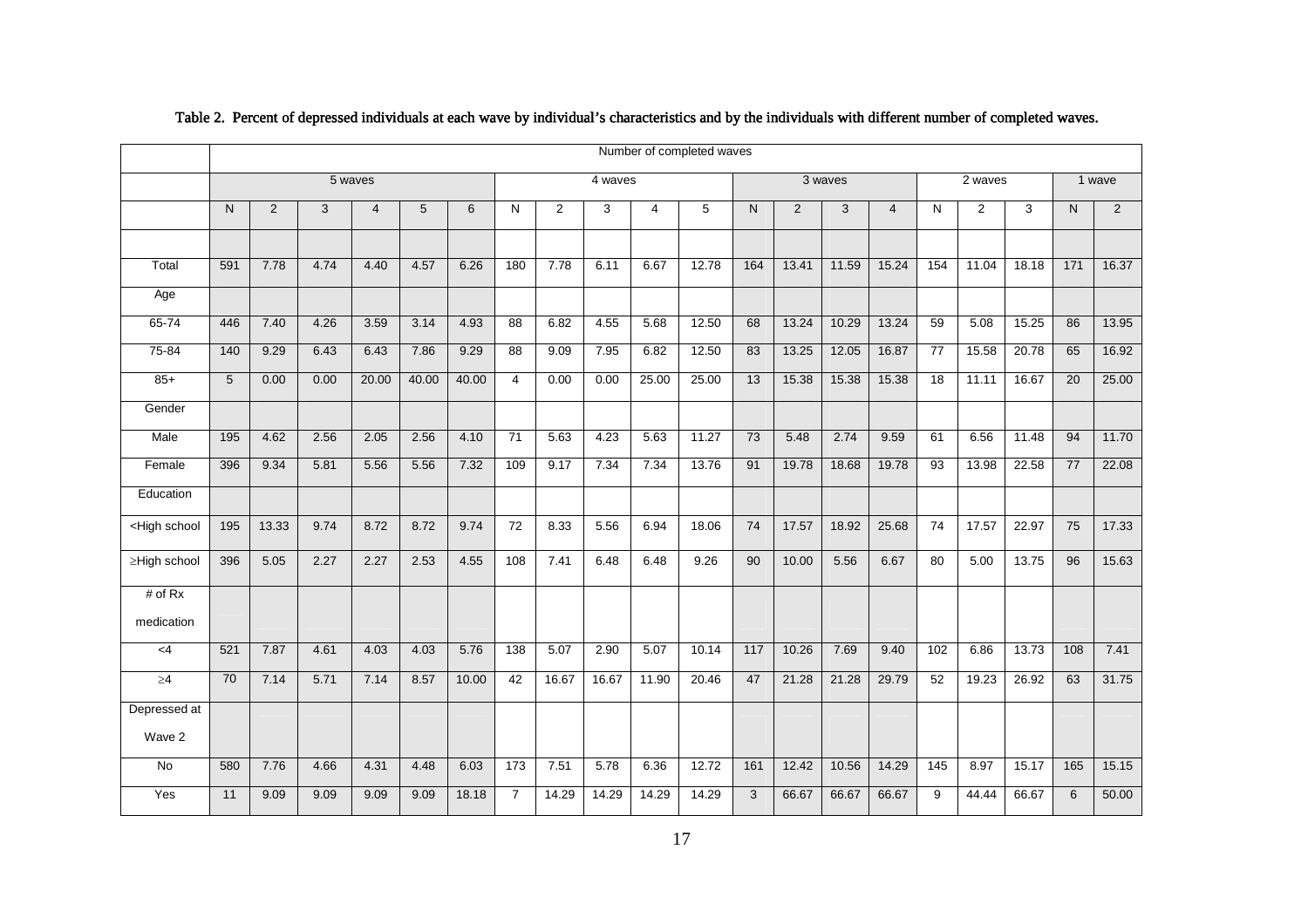| Table 2 continued |     |       |      |      |      |       |    |      |      |       |       |    |       |       |       |    |       |       |    |       |
|-------------------|-----|-------|------|------|------|-------|----|------|------|-------|-------|----|-------|-------|-------|----|-------|-------|----|-------|
| IADL              |     |       |      |      |      |       |    |      |      |       |       |    |       |       |       |    |       |       |    |       |
| No                | 408 | 6.13  | 3.43 | 1.96 | 1.72 | 2.94  | 83 | 8.43 | 3.61 | 3.61  | 2.41  | 83 | 8.43  | 4.82  | 7.23  | 57 | 3.51  | 7.02  | 92 | 6.52  |
| Yes               | 169 | 11.83 | 7.69 | 9.47 | 8.88 | 12.43 | 70 | 7.14 | 8.57 | 10.00 | 18.57 | 61 | 19.67 | 18.03 | 26.23 | 78 | 16.67 | 25.64 | 68 | 27.94 |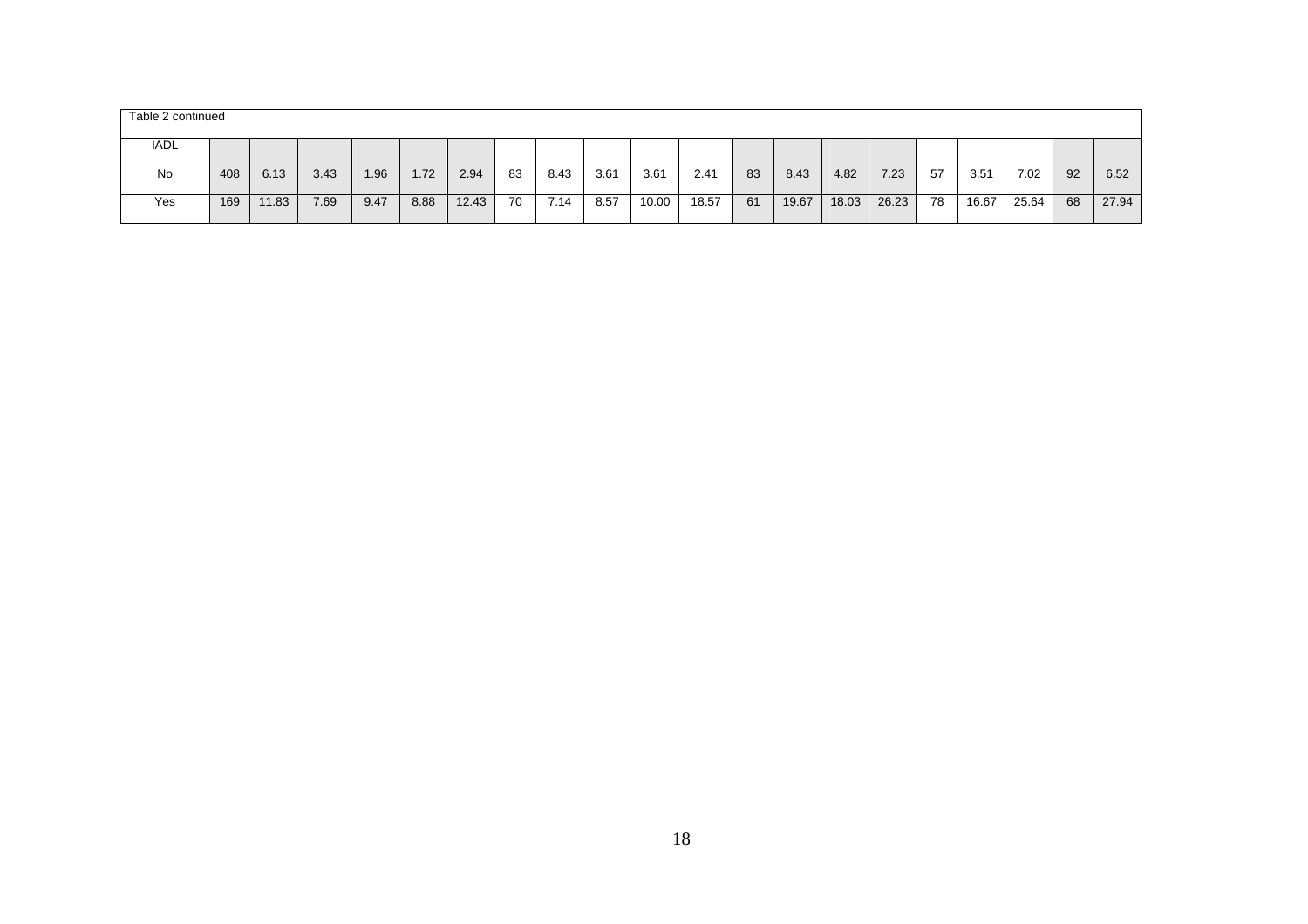## FIGURES



Figure 1. Dropout in each wave.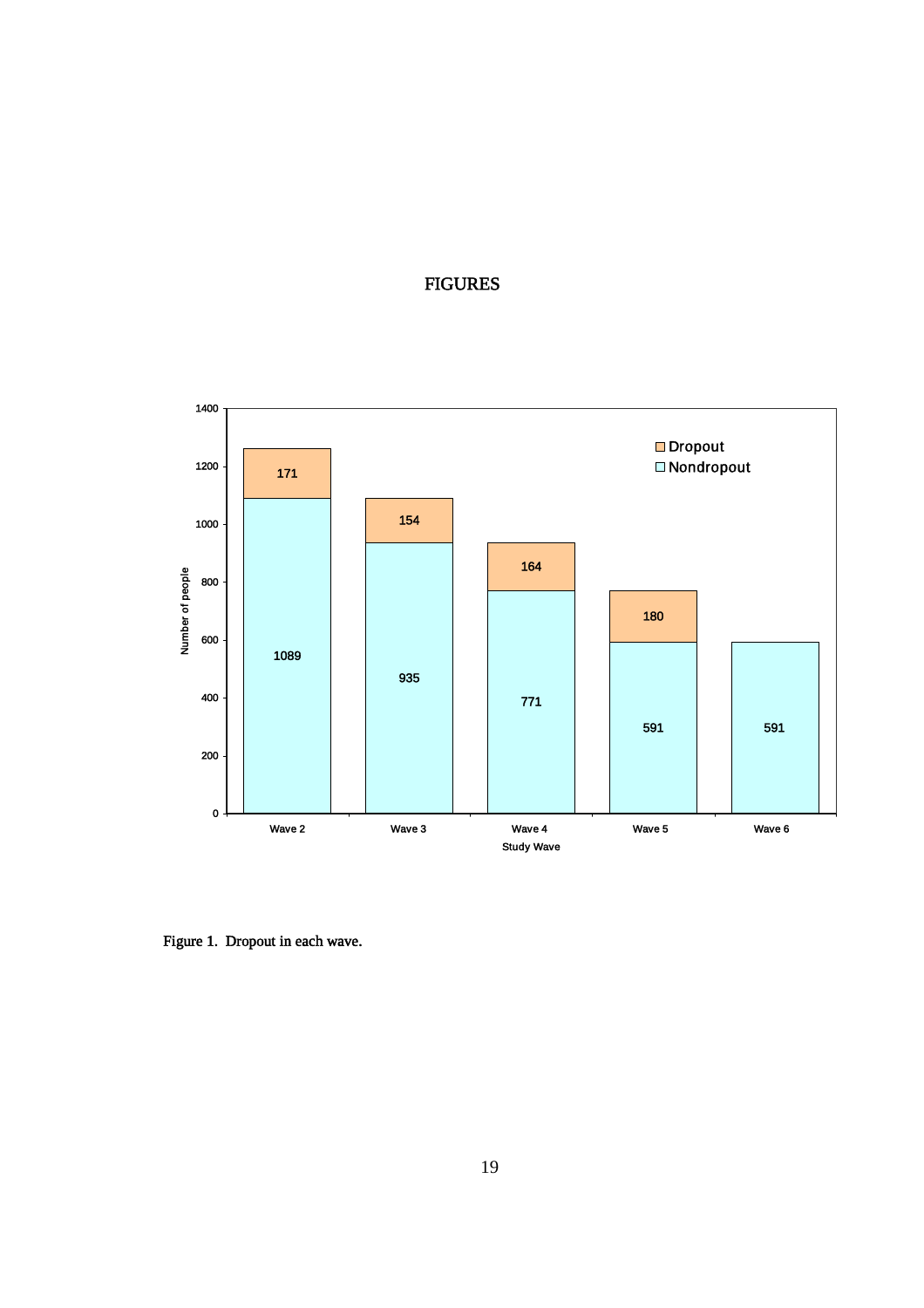

Figure 2. Percent depression by individuals who completed different number of waves: filled triangle and solid line (completed waves 2 to 6), unfilled square and dash line (completed waves 2 to 5), filled square and dot line (completed waves 2 to 4), unfilled circle and dash-dot line (completed waves 2 and 3), and filled circle (completed wave 2 only).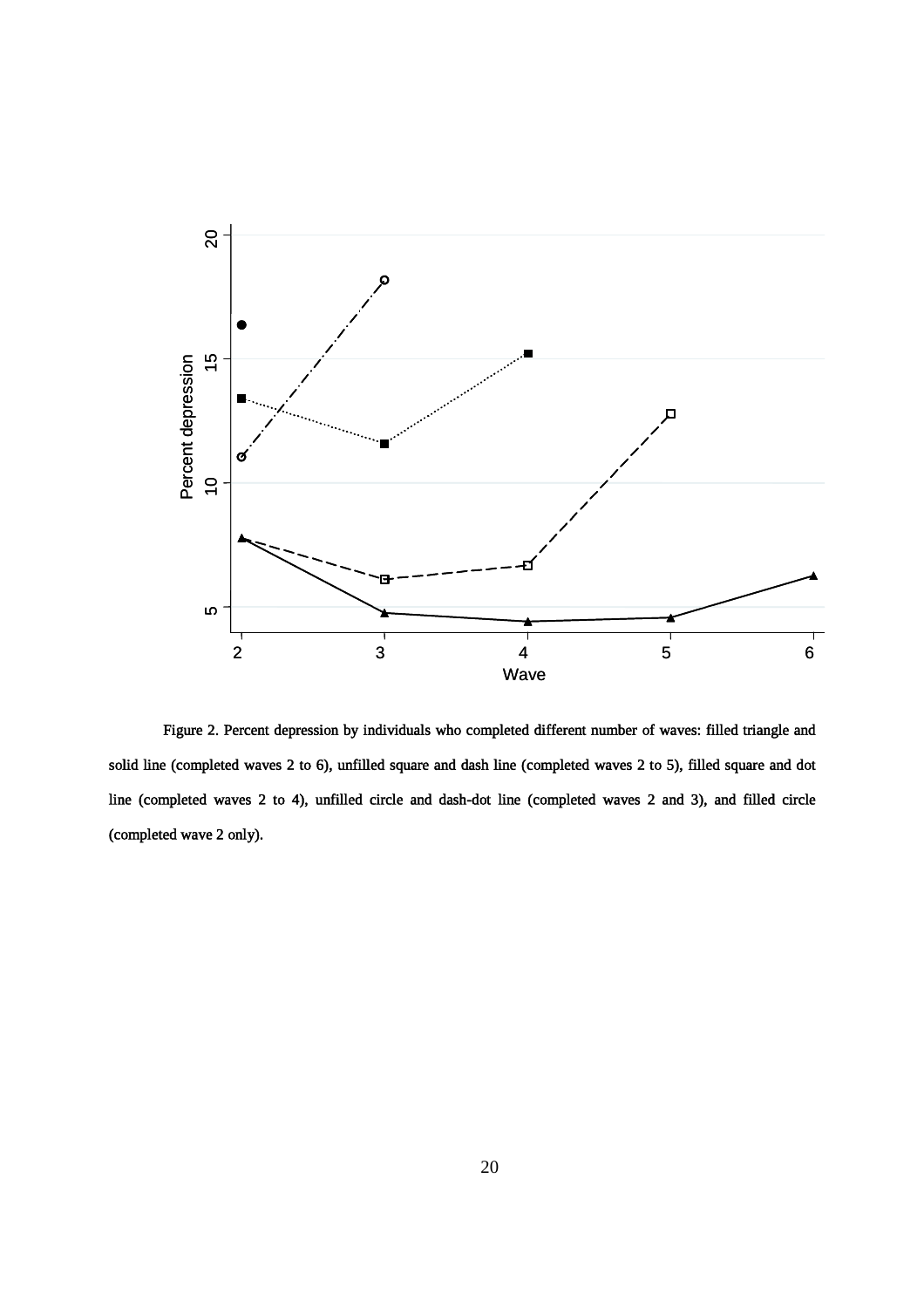#### BIBLIOGRAPHY

- Andreescu, C, Chang C. H, Mulsant, B, Ganguli, M. (2007). Twelve-year depressive symptom trajectories and their predictors in a community sample of older adults (Submitted).
- Beal, S.L. and Sheiner, L.B. (1982). Estimating population kinetics, CRC Crit. Rev. Biomed. Eng., 8, 195–222.
- Beal, S.L. and Sheiner, L.B. (1988). Heteroskedastic nonlinear regression, Technometrics, 30, 327–338.
- Beal, S.L. and Sheiner, L.B., eds. (1992), NONMEM User's Guide, University of California, San Francisco, NONMEM Project Group.
- Beunckens C, Molenberghs G, Kenward MG. (2005). Direct likelihood analysis versus simple forms of imputation for missing data in randomized clinical trials. Clin Trials, 2(5), 379- 386.
- De Gruttola, V. and Tu, X.M. (1994). Modelling progression of CD-4 lymphocyte count and its relationship to survival time. Biometrics, 50, 1003-1014.
- Doble SE, Fisher AG. (1998). The dimensionality and validity of the Older Americans Resources and Services (OARS) Activities of Daily Living (ADL) Scale. J Outcome Meas, 2(1), 4- 24.
- Folstein, M., Folstein, S.E., McHugh, P.R. (1975). "Mini-Mental State" a Practical Method for Grading the Cognitive State of Patients for the Clinician. Journal of Psychiatric Research 1975; 12(3); 189-198.
- Ganguli M, Belle S, Ratcliff G, Seaberg E, Huff FJ, von der Porten K, Kuller LH. (1993). Sensitivity and specificity for dementia of population-based criteria for cognitive impairment: the MoVIES project. J Gerontol, 48(4), M152-61.
- Ganguli M, Dodge HH, Mulsant BH. (2002). Rates and predictors of mortality in an aging, rural, community-based cohort: the role of depression. Arch Gen Psychiatry, 59(11), 1046-52
- Ganguli M, Gilby J, Seaberg E, Belle S. (1995). Depressive symptoms and associated factors in a rural elderly population: the MoVIES project. Am J Geriatr Psychiatry, 3, 144-160.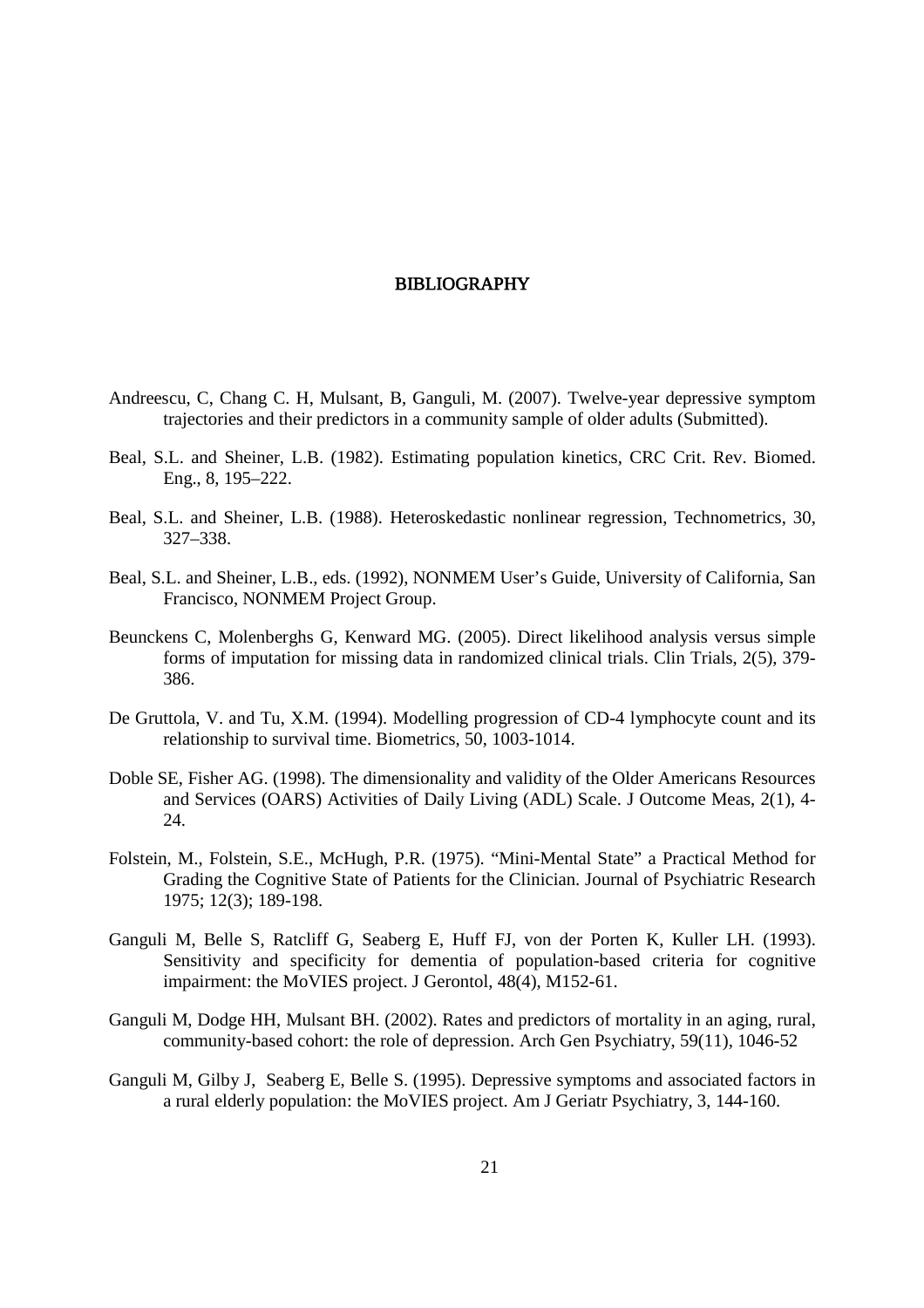- Ganguli M, Du Y, Dodge HH, Ratcliff GG, Chang CC. (2006). Depressive symptoms and cognitive decline in late life: a prospective epidemiological study. Arch Gen Psychiatry, 63(2),153-160.
- Guo, X. and Carlin, B.P. (2004). Separate and joint modeling of longitudinal and event time data using standard computer packages. American Statistician, 58, 16-24.
- Hogan, J.W. and Laird, N.M. (1997). Model-based approaches to analysing incomplete longitudinal and failure time data. Statistics in Medicine, 16, 259-272.
- Lin, H., McCulloch, C.E. and Mayne, S.T. (2002). Maximum likelihood estimation in the joint analysis of time-to-event and multiple longitudinal variables. Statistics in Medicine, 21, 2369-2382.
- Little R, Rubin D. (1987). Statistical analysis with missing data. New York: Wiley. Pulkstenis EP, Ten Have TR, Landis JR. (1998). Model for the analysis of binary longitudinal pain data subject to informative dropout through remedication. Journal of the American Statistical Association, 93, 438– 450.
- Pinheiro, J.C. and Bates, D.M. (1995). Approximations to the Log-likelihood function in the nonlinear mixed-effects model, Journal of Computational and Graphical Statistics, 4, 12– 35.
- Raudenbush SW, Yang M-L, Yosef M. (2000). Maximum likelihood for generalized linear models with nested random effects via high-order multivariate Laplace approximation. Journal of Computational and Graphical Statistics, 9, 141–157.
- Rovner B.W., Ganguli M. (1998). Depression and disability associated with impaired vision: the MoVies Project. Journal of the American Geriatrics Society, 46(5),617-9.
- Roy, J. (2003). Modeling longitudinal data with nonignorable dropouts using a latent dropout class model. Biometrics, 59, 829-836.
- Rubin, D.B. (1976). Inference and missing data. Biometrika, 63, 581–592.
- SAS Institute Inc.: SAS OnlineDoc version 9, Cary, NC, SAS Institute Inc., 2006
- Schlucter, M.D. (1992). Methods for the analysis of informatively censored longitudinal data. Statistics in Medicine, 11, 1861-1870.
- Schluchter MD, Greene T, Beck GL. (2001). Analysis of change in the presence of informative censoring: application to a longitudinal clinical trial of progressive renal failure. Statistics in Medicine, 20, 989 –1007.
- Sheiner, L.B. and Beal, S.L. (1985). Pharmacokinetic parameter estimates from several least squares procedures: Superiority of extended least squares, Journal of Pharmacokinetics and Biopharmaceutics, 13, 185–201.